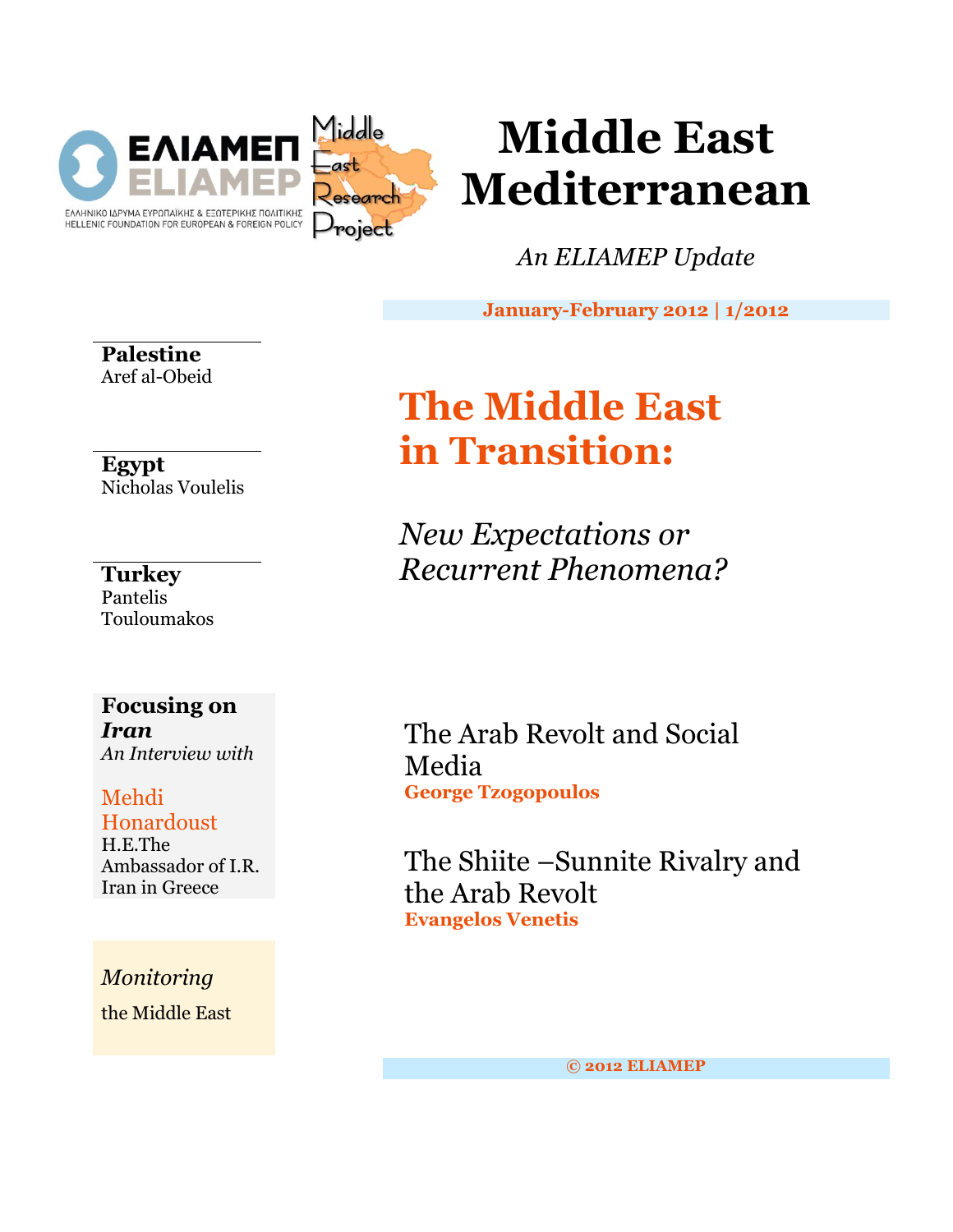# **Middle East Mediterranean**

### **Editorial Team** \_\_\_\_\_\_\_\_\_\_\_\_\_\_\_

Evangelos Venetis, *Editor in Chief, The Middle East Research Project, ELIAMEP*

> Evangelos Tembos, *Research Associate, ELIAMEP*

George Tzogopoulos, *Web Editor Bodossakis Post-Doctoral Fellow at ELIAMEP*

> Thanos Dokos *Director-General, ELIAMEP*

### **Editorial Ofice** \_\_\_\_\_\_\_\_\_\_\_\_\_\_\_

Hellenic Foundation for European and foreign Policy - ELIAMEP *49, Vas. Sofias str., Athens, 10676, Greece T.: (+30) 210 7257110 Email: [mideast@eliamep.gr;](mailto:mideast@eliamep.gr) [venetis@eliamep.gr](mailto:venetis@eliamep.gr)*

**Middle East Mediterranean (MEM)** is an unbiased bimonthly publication of the *ELIAMEP Middle East Research Project*, focusing largely on geopolitical and economic developments, debates as well as policies, affecting the future of the Middle East. Having a global outlook MER hosts analyses, commentaries, interviews and news, conducting research in the fields of politics, economics and culture in the Middle East and adjacent areas, such as the Eastern Mediterranean.

NOTICE: The views expressed in the articles of the *Middle East Mediterranean* do not reflect the point of view of the Hellenic Institute for European and Foreign Policy and the Editorial Team.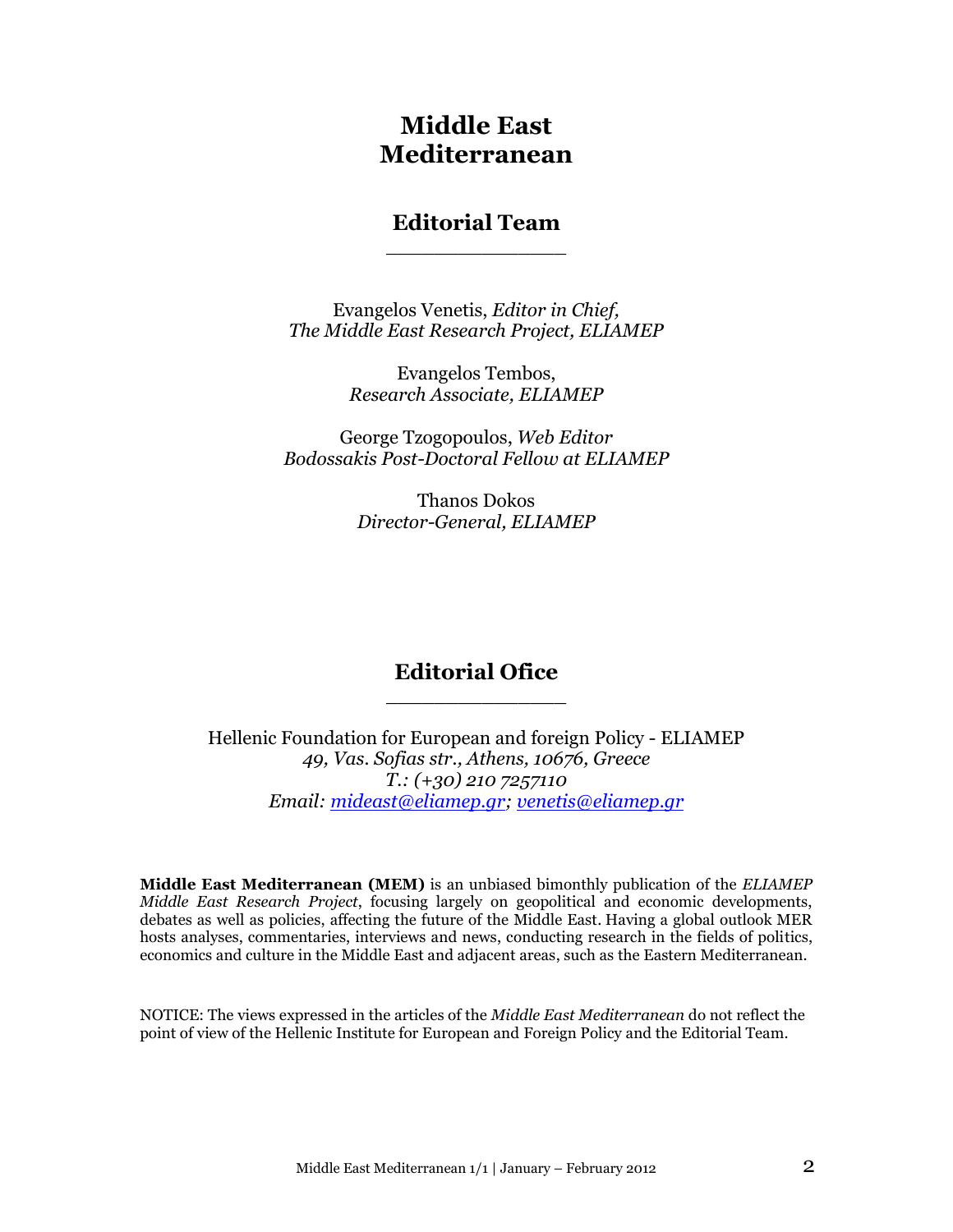### **CONTENTS**

### **Analyses**

#### **The Arab Revolt and Social Media**

*George Tzogopoulos*

This analysis deals with the role of media in the ongoing developments in the Arab world. It is emphasized that Social media are a useful tool but they are not the factor shaping catalytically political developments in the region

#### **The Shiite-Sunnite Rivalry and the Arab Revolt**

*Evangelos Venetis*

This analysis focuses on the Sunnite-Shiite dipole and considers the intra Muslim rivalry of equal, if not greater, significance than that of the modernization process. It is stressed out that as long as the Sunni-Shiite rivalry persists, modernity falls back in the mind of Muslims in political terms.

### **Comments**

#### **Palestine and the Arab Spring**

*Aref al-Obeid*

This note highlights the role of the Arab Spring in general and in Egypt particularly with regard to the Palestinian issue. The author argues that the political turmoil in the Arab countries has led to a reconsideration of the overall attitude of their governments about Palestine.

#### **Egypt: Between Scylla and Charybdis!**

*Nicholas Voulelis*

The author highlights the role of political Islam after the end of the Mubarak rule in Egypt vis-à-vis the role of the military and the potential of the liberal secular powers in the country.

#### **Living in Interesting Times: Towards a New Context in Turkish Civil-Military Relations 17**

*Pantelis Touloumakos*

Referring to the political rivalry between the ruling Islamist AKP and the Kemalist military, it is suggested that the crisis will continue dominating the domestic political scene in Turkey and is expected to deteriorate further.

#### **Focus on Iran**

Unraveling Iran"s geopolitical viewpoints. An interview with Mehdi Honardoust, H.E. the Ambassador of I.R. Iran in Greece.

#### **Monitoring the Middle East** A selection of news and comments on major developments in the region. **23**

Middle East Mediterranean  $1/1$  | January – February 2012 3

**4**

**7**

**12**

**15**

**21**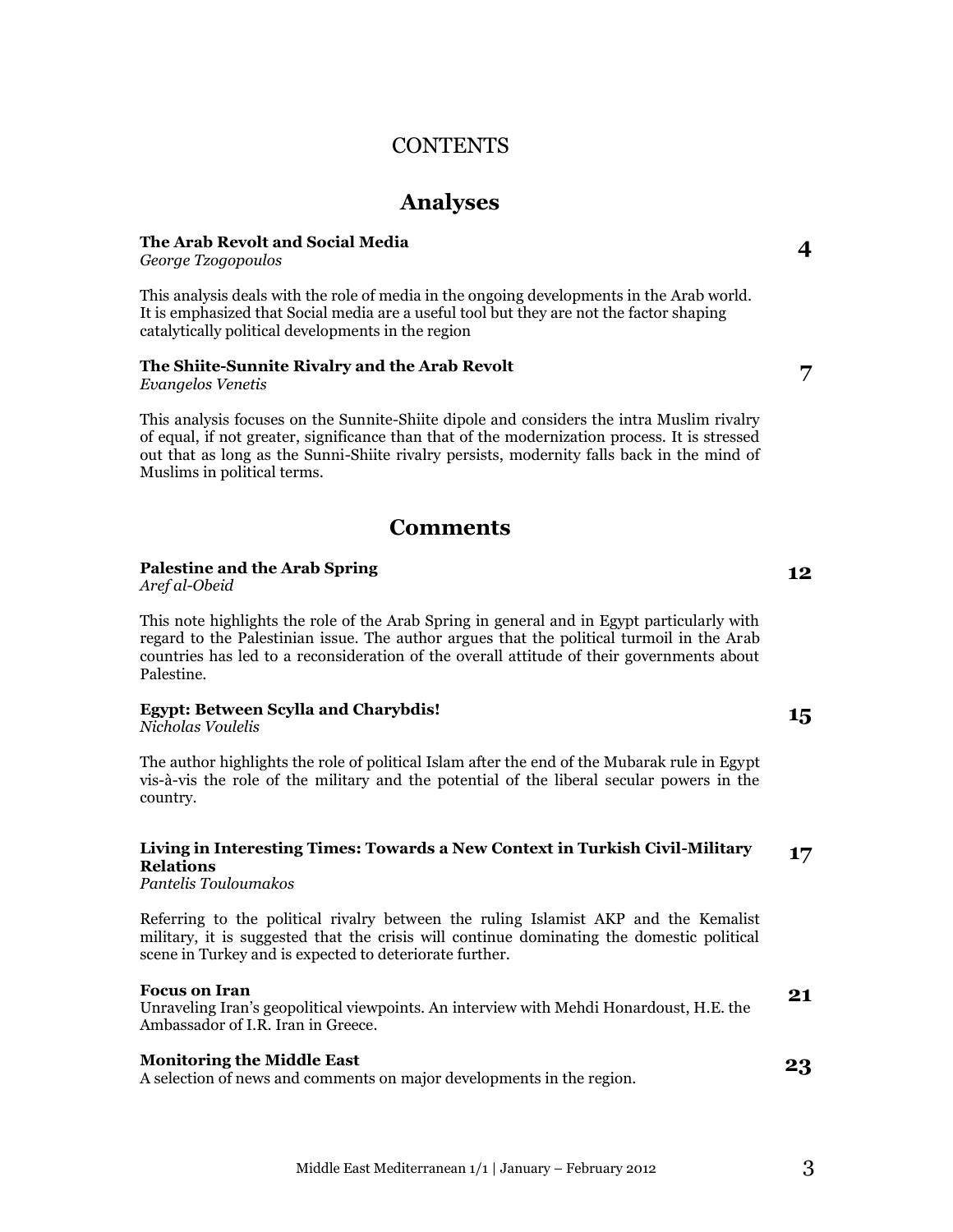

# *Analyses*

# The Arab revolt and social media

*George Tzogopoulos, PhD, Bodossakis post-doctoral fellow, ELIAMEP*

*This analysis deals with the role of media in the ongoing developments in the Arab world. It is emphasized that Social media are a useful tool but they are not the factor shaping catalytically political developments in the region.*

The ongoing developments in the Middle East and North Africa have led to a reconsideration of politics in the region. On the one hand, this affects the work of policymakers in Europe who should now practically promote the transition to democracy in countries such as Egypt, Tunisia and Libya. And, on the other one, this is relevant to the academic orientation of scholars who need to learn lessons from the past looking towards the future and the transformation of the Arab world.

Along with the debate on politics and foreign policy, there is another discipline which has been significantly influenced by the unprecedented events in the Middle East and North Africa: communication and media studies. Obviously, attention is not turned towards traditional forms such as the press, radio and television but on the so-called social media, in particular facebook and twitter. The critical question which arises is the following one: what was (is) the impact of twitter and facebook on the Arab revolt?

At a first glance, the answer which is given emphasizes on the importance of social media. Indeed, this view provides an easy and convenient tool to explain developments. Noting that it was principally a young generation of demonstrators which started the protests against the authoritarian regimes, the theory gains additional ground. Moreover, supporters of this theory can also argue that the revolts took place in 2011 and not in previous years due to the lack of similar means of communication in the past. As they explain, the young generation of protesters benefited from the usage of social media and successfully led a fight to oust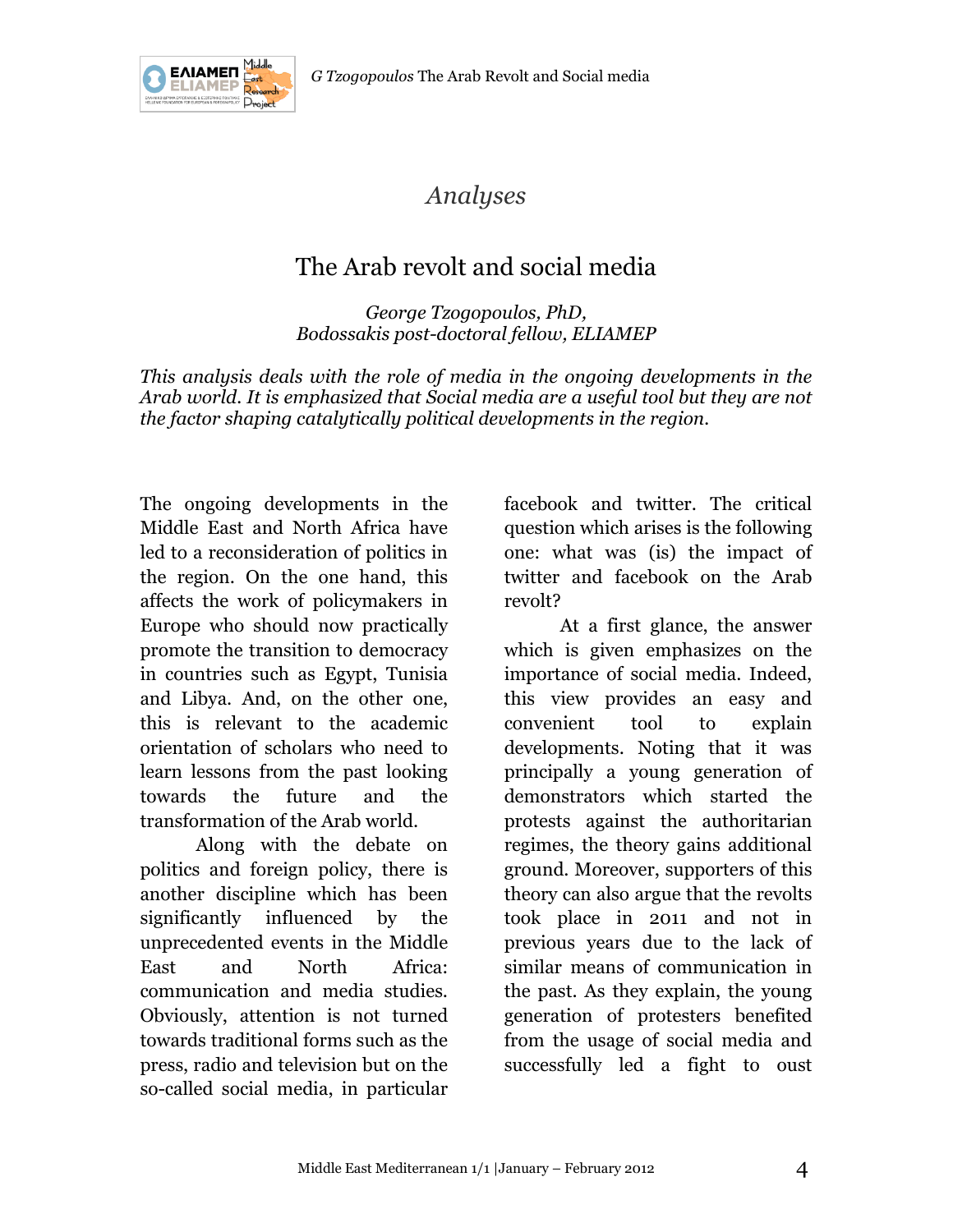

leaders Ben Ali, Mubarak and Gaddafi.

ΕΛΙΑΜΕΠ

The suggestion emphasizing on the important role of social media in the Arab revolt has certainly become a popular one. It seems like a trend which is followed – inter alia – by journalists. The *BBC*, for instance, presented in September 2011 two episodes entitled: "How facebook changed the world: The Arab Spring'. Internet archives also produce similar results when the lemmas facebook and/or twitter are put together with Arab Spring in various search engines. Frequent references to this theory, especially by global media, influence elite and public opinion on the matter.

Putting aside the enthusiasm on the role of social media and the hopes for a democratization of the region, however, a deeper analysis is required. For the time being, there is a lack of empirical data which can necessarily link facebook and twitter to the Arab revolt and then measure and assess their impact. These tools are relatively new and the outcome of their usage is not preordained. In the case of Egypt, for instance, there are testimonies of young people saying they were systematically using social media demonstrating against Mubarak. Nonetheless, it remains unknown how many of them had internet access and at what specific junctures they did access the web. Furthermore, written messages in facebook and twitter are not

automatically followed by deeds and their linkage cannot be confirmed.

On that basis, a rather cautious approach would be a wiser choice in the attempt to offer an answer to the afore-mentioned question. Social media can be regarded as a useful tool but should not be seen as the catalytic factor shaping political developments in the Middle East and North Africa. Means of communication help people to achieve their goals but do not cause governments to collapse.

In any case, the idea that the media play a supporting role in political and social change is not a new one. Professor at New York University Clay Shirky reminds us that during the Cold War, the United States were continuously investing in a variety of communication methods such as the Voice of America but this itself cannot explain the fall of the Soviet Union if economic change is not taken into account. In the era of globalization and technological advancement a lot has of course changed. Social media are an important product of this impressive process. Nevertheless, the main argument on their impact still remains the same.

Another aspect which can contribute to the debate on the role of social media is the one suggesting that authoritarian regimes are using them for their own purposes. There are scholars such as Evgeny Morozow who believe that these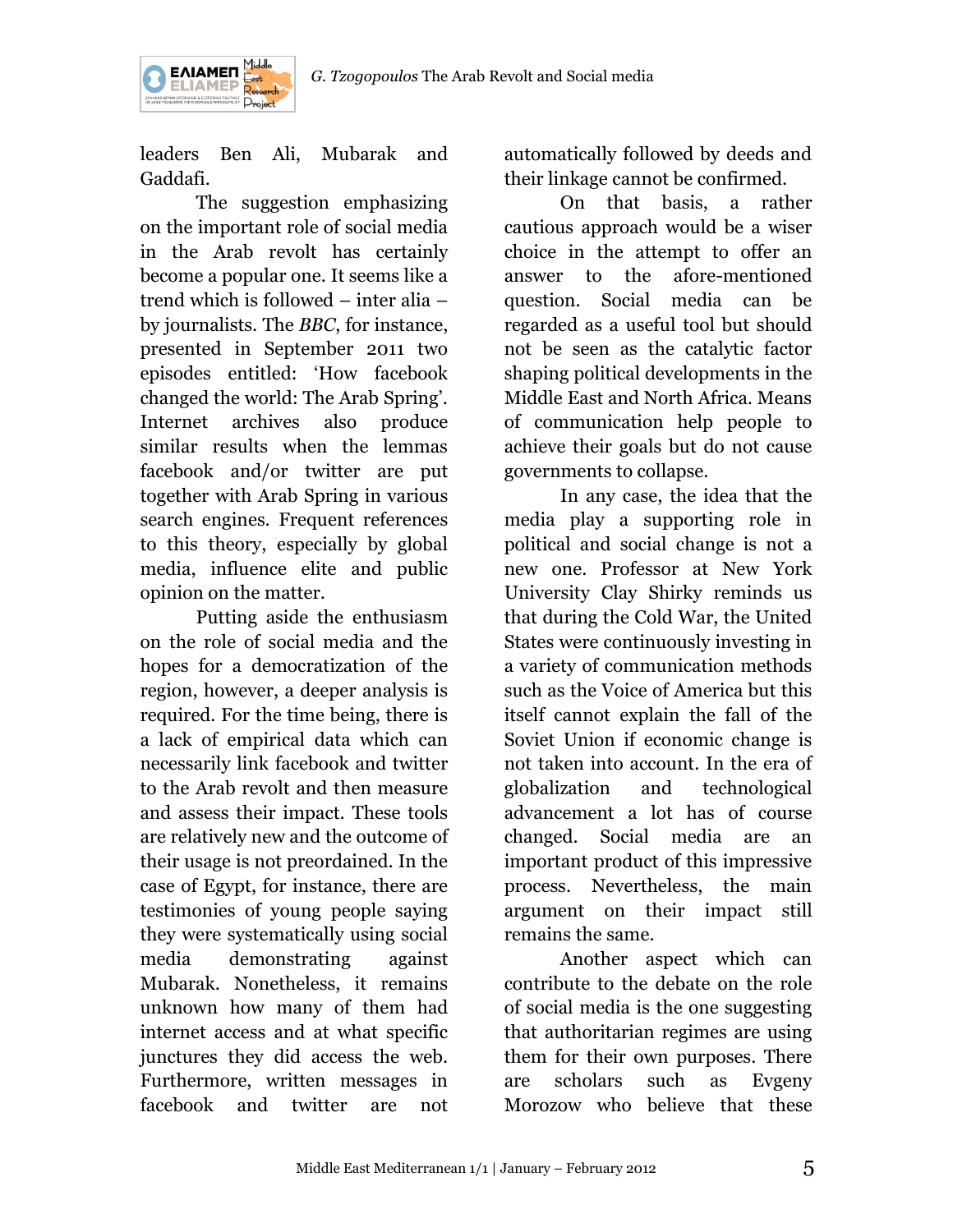

regimes can be strengthened by accessing facebook or twitter. Here, along with the cases of Tunisia, Egypt and Libya that of Syria is of increased interest. That is because Assad"s government has extensively browsed the web to search for dissidents spreading fear in the country.

There are media reports which concentrate on the attempt of the Damascus regime to control the internet. A *Reuters* electronic story published in July 2011, for instance, deems social media as "a double-edge sword" in Syria. The piece includes quotes from young Syrians who say they were scared for their political activity in facebook and twitter. It also refers to US officials, who talking to *The Washington Post* in

May 2011 had revealed that Tehran was providing Damascus with sophisticated techniques to track down opponents via the internet.

The case of Syria clearly demonstrates that authoritarian regimes can indeed use the web to achieve their goals. Whether they are doing so in an efficient way or not is a debatable issue as examples from recent history have produced contradictory results. In any case, future developments in Syria will be pivotal for this discussion and the literature of media and communication studies in general. We have to wait and see.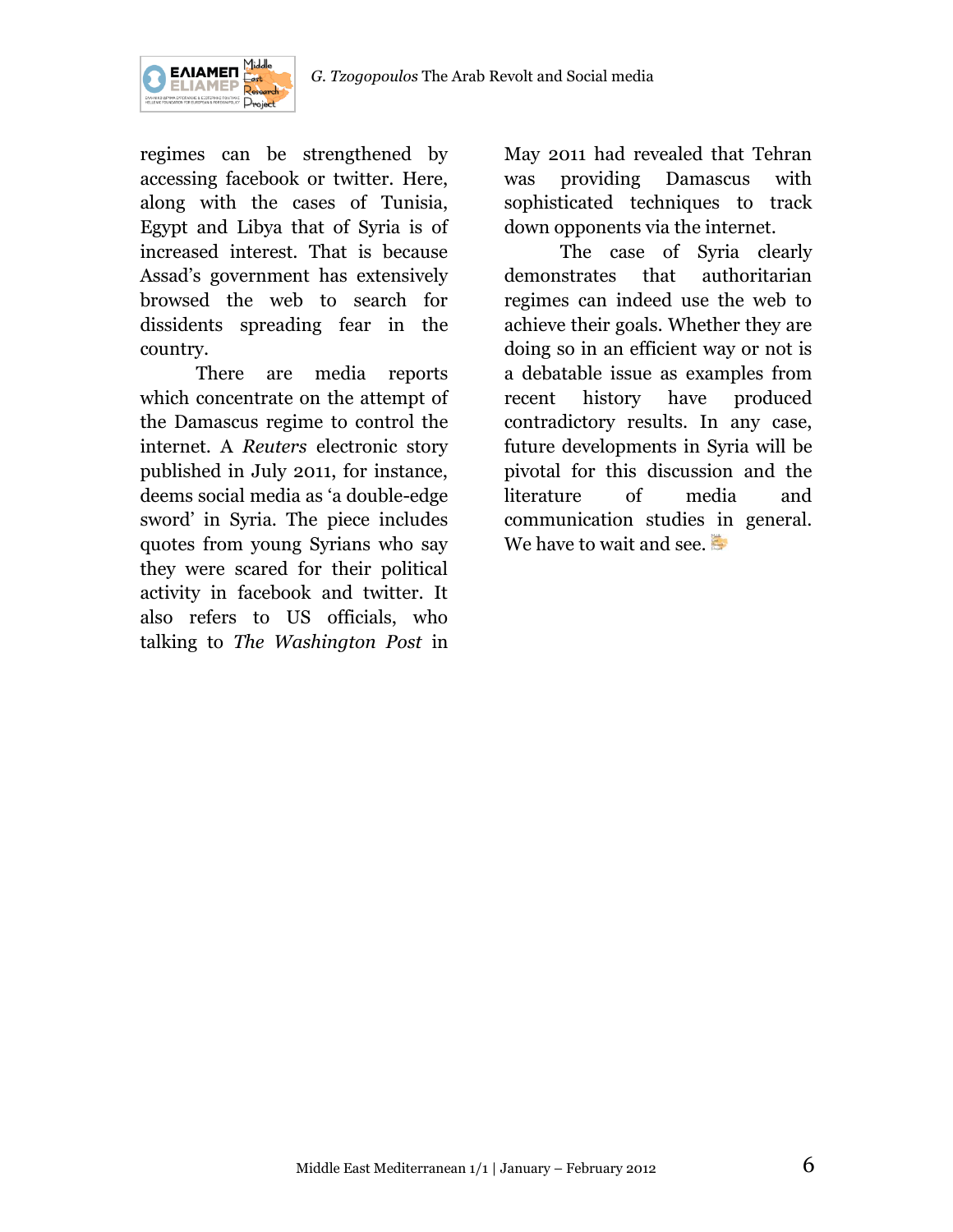

# The Shiite-Sunnite Rivalry and the Arab Spring

Evangelos Venetis The Middle East Research Project, ELIAMEP

*This analysis focuses on the Sunnite-Shiite dipole and considers the intra Muslim rivalry of equal, if not greater, significance than that of the modernization process. It is stressed out that as long as the Sunni-Shiite rivalry persists, modernity falls back in the mind of Muslims in political terms.*

The Middle East has always been an area of special global geopolitical significance. Ongoing political developments in the Arab world are crucial for the future of the entire region. In contrast to the stereotyped concept, that Islam is an unchangeable and non-progressive cultural entity, Islamic societies have shown historically a stable and dynamic evolution in all fields including economy. Recent political events in the Middle East, linked to ongoing economic and social developments, verify this argument. In the last century the region has been at a transitional stage attempting to redefine codes of political, economic and cultural nature within the framework of modernity that the West has dictated.

This transitional stage, going back to the colonial past, is analyzed mainly in two levels. The first one refers to the nature of modernization

per se in a Middle Eastern-Islamic framework, i.e. secularization vs. tradition as this is embodied in the political-religious system of Islam. The supporters of secularization and nationalism in the domestic political scene of each country tend to represent trends similar to those of the Western world. By contrast, regarding the second level, as this is represented by Muslim traditionalists, they shape their worldview based on Islamistic trends which are characterized by 1) an opposition toward modernity, which, in their view, is not compatible with the main principles of Islam; 2) the Sunnite-Shiite rivalry within the community of Muslim scholars and politicians. The history of the Middle East in the past century has shown that despite efforts by the upper ruling class to modernize the society based on the concepts of nationalism and secularization, the core of the society stands firm to the traditional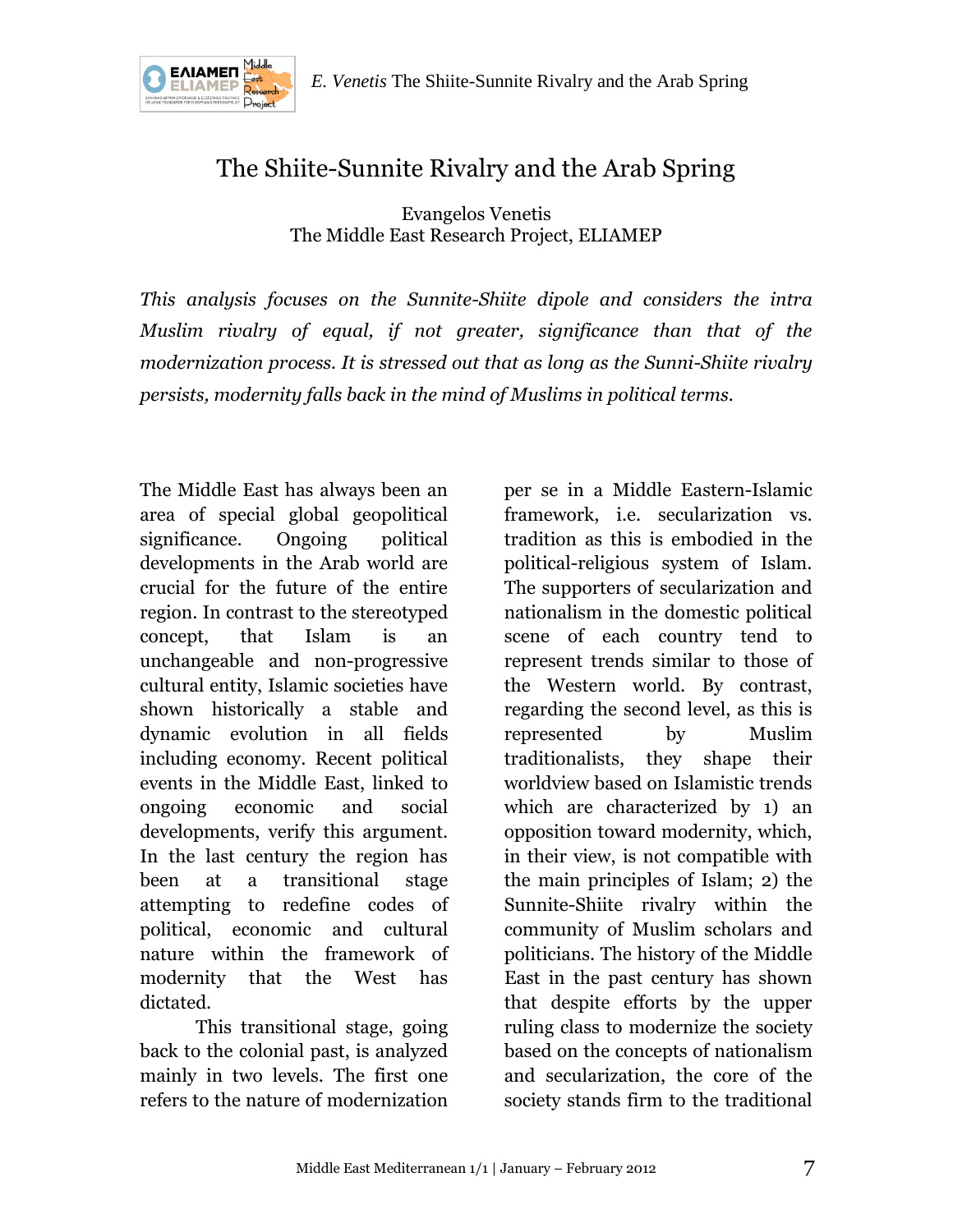

Islamic approach of politics and life as a whole. Having that in mind and without neglecting the significance of the secular-liberal part of the domestic political world in each country, the Sunnite-Shiite rivalry has a central role in contemporary political developments in the Middle East. It is suggested in this paper that the intra Muslim rivalry is of equal, if not greater, significance than that of the modernization

ΕΛΙΑΜΕΠ

process. The aforementioned dipole is intimately associated with the socalled "Arab Spring" and the goals that each political group aims to achieve throughout this process. The dipole is actually there, in the streets of Baghdad, Cairo, Manama, Damascus, Khobar and so on. Both antitheses are on the table: on the one hand modernization in the form of liberalization of politics vs. Islamism, and the Sunnite-Shiite strife on the other. The latter is attested not only in the circles of Islamists but also amongst secular politicians and governments. For instance it is interesting that the Arab League which is dominated, almost exclusively by western-like "moderate-modern" governments, coped coldly with the recently emerged Shiite government in Baghdad.

The Sunnite-Shiite struggle is attested almost in every ongoing conflict n the region: in Syria, Iraq,

Lebanon, Bahrain, Yemen and the case of the Iranian nuclear programme. In regard to Islam, instead of the homogeneity that a common religion could ensure for them, Muslims prefer a deep rooted antagonism between Shiites and Sunnis. Iran since 1979 and Iraq in the last few years have contributed to the strengthening of the Shiite geopolitical influence vis-à-vis the dominant Sunni regional regimes. Saudi Arabia is the great competitor in this game. The Bahrain crisis is set in this dual context, albeit it received its operational inspiration by the Arab Spring movement. The deterioration in the domestic scene of Bahrain threatens the stability of the rest regional Sunni regimes, including the eastern provinces of Saudi Arabia, even Yemen.

The Sunni governments view with concern the Shiite influence coming from Iran and Iraq and in response they favor the ideological and operational support of Sunni populations inside Iran and Iraq. In this context Baghdad accuses Riyadh of supporting and deploying Sunni fighters against the Shiites in Iraq. Similarly Tehran views the role of Riyadh, Kuwait and other regional Sunni governments with suspicion regarding Arab Sunni separatists in Ahwaz.

Another aspect of religious conflict in the eastern shores of the Arabian Peninsula is the type of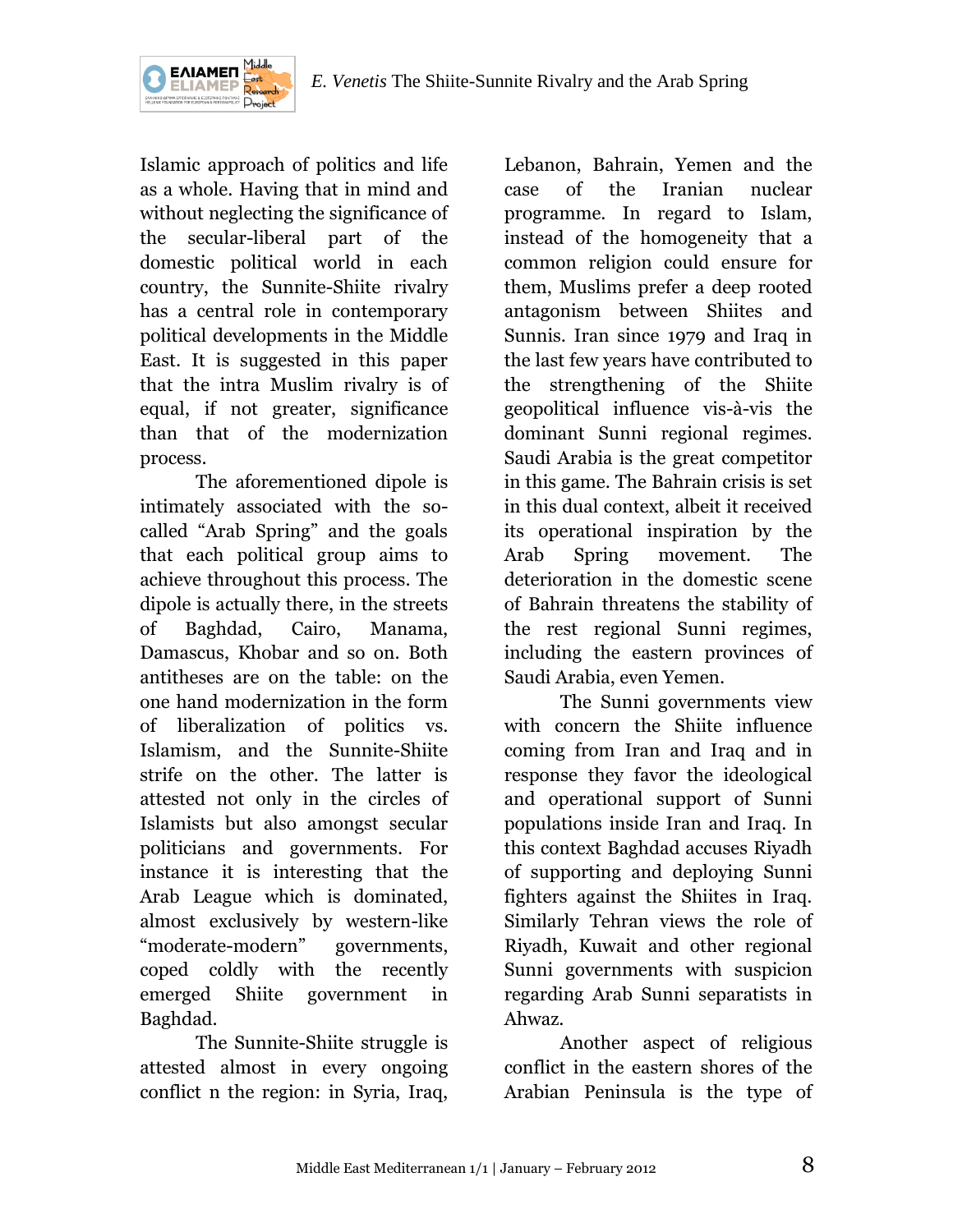

ruling system that each side pursues. Whilst the Sunni Arab ruling elites have adopted a semi-secular version of monarchy, some of the Shiites support a more liberal regime and some others a more conservative theocratic system. , a system which Iran wishes to export to other regional Shiite populated countries. Expectedly enough this is a major source for mutual distrust at a regional level.

In the last century the majority of Arab countries are run under a pro-West secular authoritarian political system administration. This hybrid political system cannot be identified neither with the Western nor the Islamic political tradition. The wellestablished governments are currently viewing with concern the ideological demands of the emerging bourgeoisie for political reforms and freedoms. The result of the ideological conflict between the existing political system and the urban middle class is their open clash in the streets of major cities.

Except Iran, having Shiites ruling Sunnis in Iraq is an unprecedented breakthrough in the history of Islam in the Arab world, for Sunni Muslims have ruled the Shiites since AD 661. This development has an impact on the foreign policy of Iraq vis-à-vis Iran and the rest of the Arab world. This religious gap is widened by the fact

that Iran is the leading force of Islamism in the Middle East and exerts major influence in Baghdad. During Saddam Hussein"s era, and especially after the eruption of the Iran-Iraq war, most of the current Shiite political elite members in Iraq (e.g. the Hakim and the Sadr families) spent most of their time in exile in the Shiite-ruling Iran. Today not only do they keep close ties with Tehran but they make sure that they strengthen them, viewing their coreligionists in Iran as a culturally familiar and strong pillar in the crack of dawn of their political rule in Iraq. As a result Arab leaders view the Iraqi Shiite-led government with great caution and suspicion. What the Arab leaders have not considered so far, due to their strong religious sentiment, is that by distancing themselves from their fellow Arabs in Iraq, they actually accelerate and multiply the Iranian influence in Iraqi politics because by acting thus they create a major power vacuum in the foreign, and internal, relations of Iraq, a gap which Tehran is eager and ready to fill with her own action and presence. This Arab attitude manifests that the role of culture and religion is predominant in politics in the Middle East.

The Allawite political elite of Syria ruling the majority Sunni Muslims of the country is viewed with mistrust by major Sunni countries. The reason behind this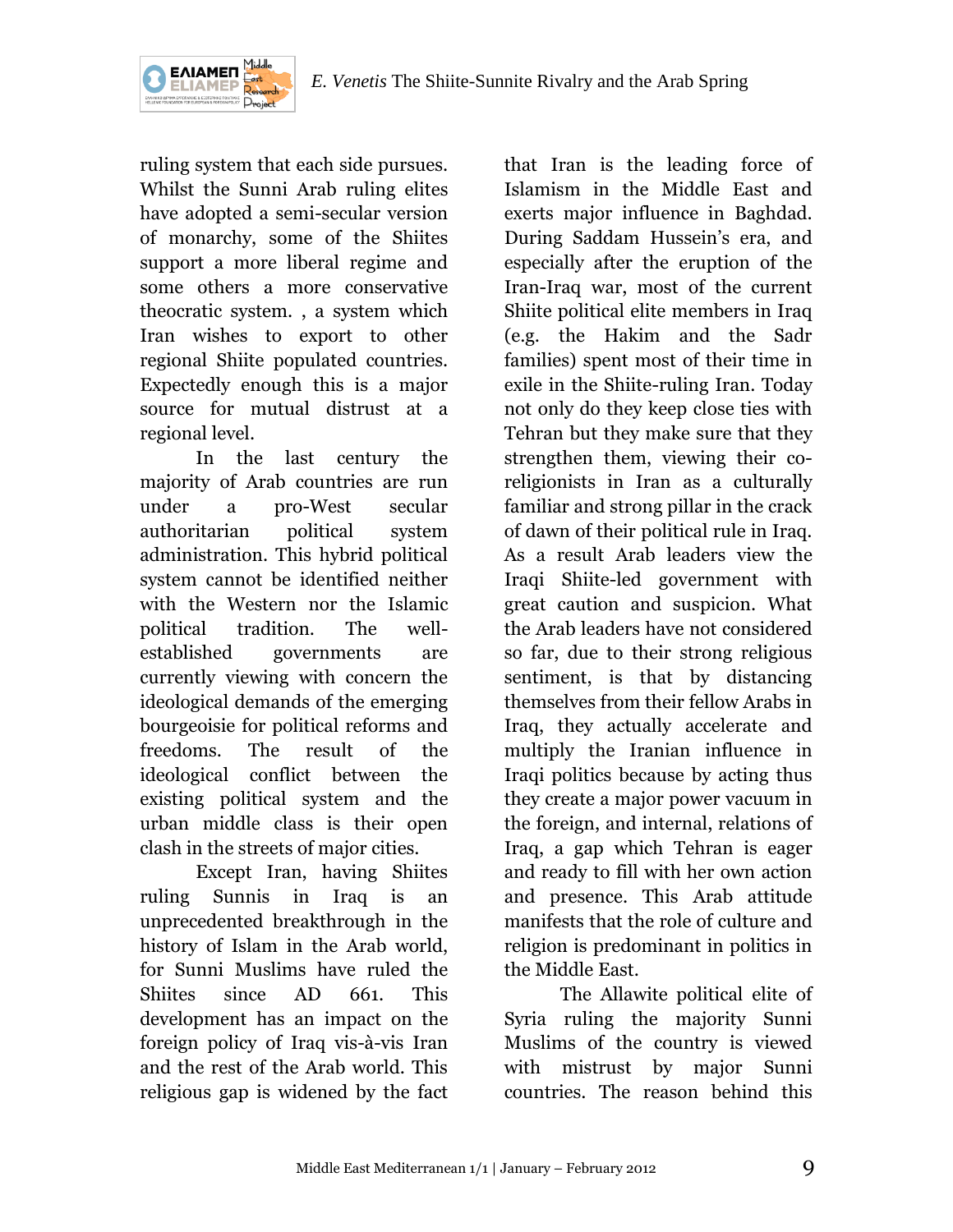

negative political attitude of Saudi Arabia, Egypt, Jordan and other states to the Shiites of Iraq is primarily religious and secondarily political.

In Yemen everybody interprets the revolt in political terms as a sign of tribes being indignant to the absolute rule of al-Saleh. Although the tribal element is crucial in the Yemeni crisis, one should have in mind that almost more than a year ago Yemen was destabilized by the revolt of the Shiite Houthis in the north. The Houthis are still there, participating in the ongoing revolt but they are opposite to the Sunni Salafist groups of the South.

The case of the revolt in Egypt is also interconnected with the Sunni Shiite rivalry as far as the Palestinian Issue is concerned. In the last two decades, the emergence of Hamas as the protagonist in the struggle of the Palestinians for independence has been the result of a close ideological connection between the Sunni Hamas movement and Shiite Iran. Their connection took place within the Islamic framework based on the principle that Muslims must united against the common enemy. This kind of Sunni-Shiite coexistence is really rare in Islamic history and unprecedented in modern times. Interestingly enough after Mubarak's deposal, Egypt's foreign policy toward the Palestinians altered drawing the interest of Hamas for closer collaboration with Cairo.

As far as Bahrain is concerned, apparently the ongoing crisis will last longer than initially anticipated. The outcome of this revolt will lead political and geopolitical developments in the region. If the Shiite demands for liberalization of Bahraini politics prevail, then Bahrain will become the third Muslim country in the region where the Shiite version of Islam will be dominant. In comparison to the Bahraini Shiite revolt in early 1980s, Bahraini Shiites now are inspired also by a new development: the success of their co-religionists in Iraq. Hence it is expected that sooner or later the Bahraini Sunni ruling elite will have to meet the demands of the Shiite majority and give the latter more freedoms and political role in domestic politics.

Although Iran and Saudi Arabia are the traditional foes in the Shiite-Sunni dipole, the emerging role of Turkey in this struggle is particularly interesting. Representing a "soft" version of Islam, Turkey encompasses both Sunni and Shiite forms of mystical Islam. The role of Turkey has created skepticism in Tehran about their role in Mesopotamia and the Levant. Turkey is trying to enter the picture by putting her own, mainly economic, heavyweight in Syria. Hence Turkey demands her own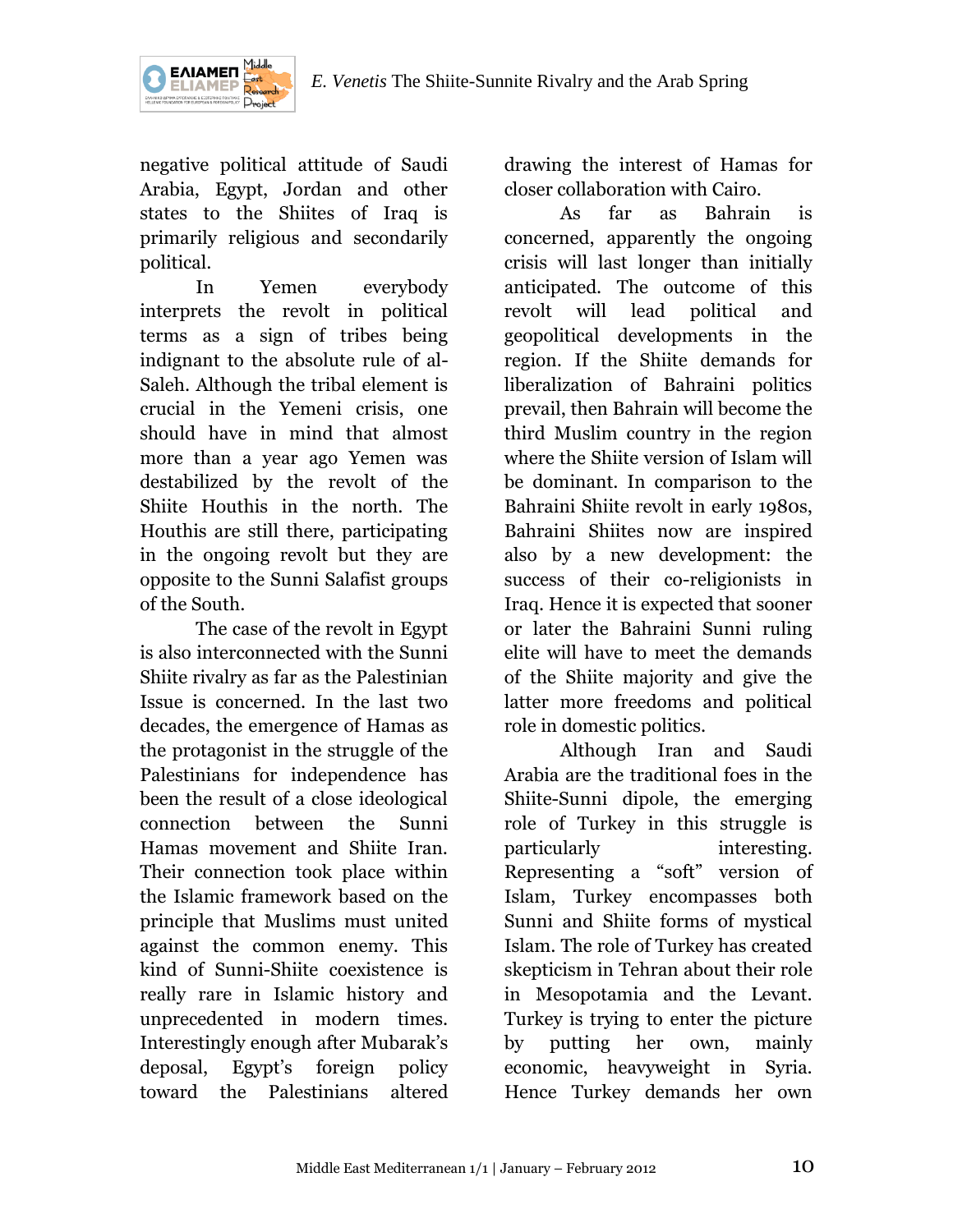

share in the regional developments and to act as the Sunni leading Islamist power in the Middle East. The ambitious aspirations of Turkey pose a challenge both for Tehran and Saudi Arabia and it is expected that it will contribute to a multi-polar geopolitical frame.

The preceding analysis has highlighted some aspects of the significance of the Sunni-Shiite

dipole within the framework of the Arab Spring. Both levels are interconnected because the Sunnite-Shiite rivalry manifests strongly the religious-traditional political orientation of the Arab and generally Islamic world. As long as the Sunni-Shiite rivalry persists, modernity falls back in the mind of Muslims in political terms.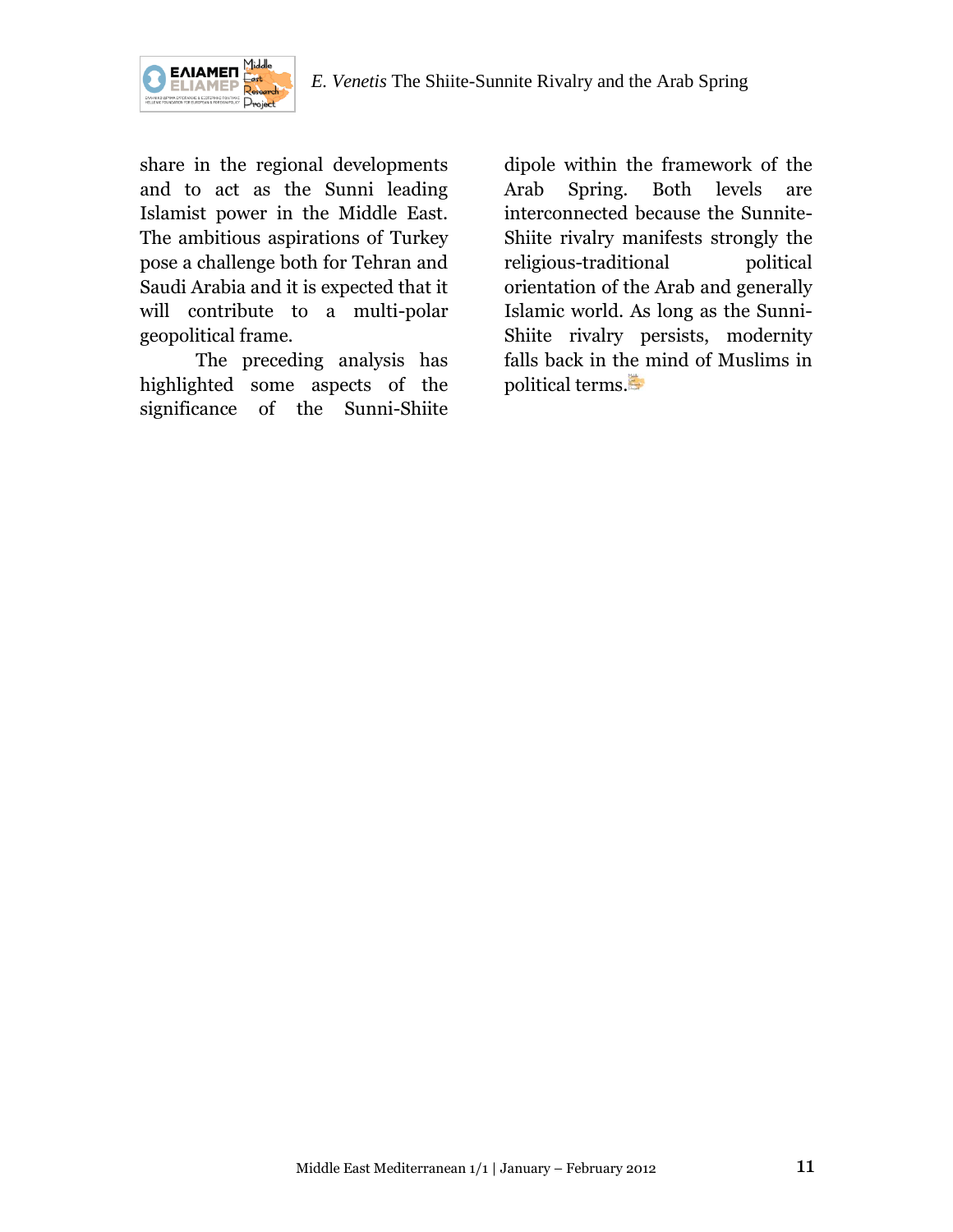

# *Comments*

# The Arab Spring and the Palestinian Issue

Aref Alobeid *Center for Defense, Energy and Geopolitical Research University of the Aegean*

*This commentary highlights the role of the Arab Spring in general and in Egypt particularly with regard to the Palestinian issue. The author argues that the political turmoil in the Arab countries has led to a reconsideration of the overall attitude of their governments about Palestine.*

The recent overthrow of some of the Arab regimes has altered the political map of the region, especially after the fall of Mubarak and the return of Egypt to the chessboard of the Middle East. The prospect of the Arab spring spreading to the Palestinian territories, mainly at the expense of Fatah, is quite likely due to the negative social and economic circumstances (unemployment, poverty) and the different types of attitude and mentality of the two political powers. Fatah in the West Bank suffers from extensive corruption, affecting directly the lives of citizens. On the other hand the conservative movement of Hamas in Gaza Strip prefers a more traditional Islamic model of government which is at odds with modernity and liberal aspirations of

the middle class in other Arab societies.

The Arab Spring has boosted diplomacy in regard to the Palestinian issue. After ten years, the government of Aoun Al Chasaouna allowed members of Hamas to settle in Jordan informally. This highlights the tense relations between Syria and Hamas with the latter favoring a peaceful solution to the Syrian crisis, and being against a military solution as this is applied by Damascus. Furthermore, the rapprochement between the two wings (Hamas-Fatah), a development closely related to the policy change in Cairo, will not be completed if there is no national unity that will take into account the new political data in the area of the Middle East. The integration of the movements of Hamas and of the Islamic Jihad in the provisional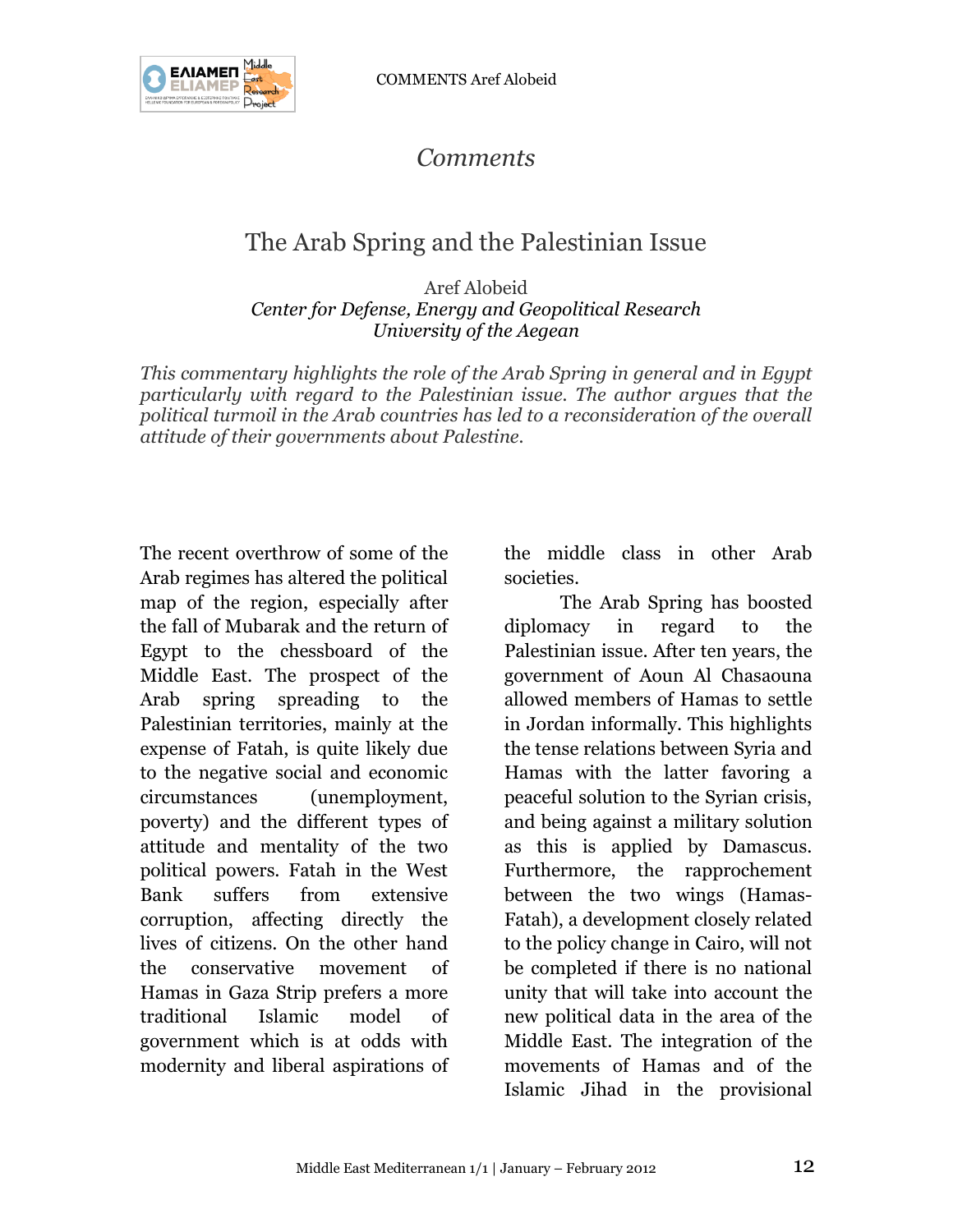

leading scheme of the Organization for the Liberation of Palestine, the completion of the exchange of hostages between Hamas and Israel with the help of Egypt and the opening of the Rafah passage between Gaza and Egypt on a permanent basis are considered as consequences of the Arab Spring. Also the emergence of new Islamic groups, such as the extreme Islamic group for the Unification and Struggle, denotes that Hamas's sovereignty in Gaza is becoming increasingly vulnerable.

The association of peace prospects with the Jewishness of Israel and the construction of the wall on the west bank exacerbated the already negative political climate between the Palestinians and Israelis. As Bill Clinton claimed in the past the policy of Israeli Prime Ministry Netanyahu, is responsible for destroying the peace talks. Today the new pressure of Saudi Arabia on the U.S. to contribute to the solution of the Arab-Israeli conflict is a significant step in resolving the Palestinian issue. Beside this, various factors related to the domestic affairs of Israel, such as the support of several leftists in Israel for establishing a Palestinian state that is recognized by 127 countries, the economically motivated protests of Israeli citizens for the first time in the history of Israel and the isolation of Israel after the deterioration of its relations with some Muslim

countries, such as Jordan, Egypt and Turkey, suggest that peace in the Middle East is needed now more than ever.

Despite US pressure, President "Abbas was successful in his efforts to promote a UN recognition of a Palestinian state as a full member at the borders of June 4, 1967 with its capital in east Jerusalem. These diplomatic developments can help in accepting the nomination of Palestine in other international organizations. Recently, Palestine became a member of UNESCO. Moreover, the effort of integration of Palestine to the International Court in The Hague is of concern to the Israeli authorities because they may allow Palestinians to appeal against Israeli officials for war crimes and against the civil settlements. Although there is no official position, the majority of Palestinians living in Israel since 1948 support the claim of appeal to the UN. Furthermore some circles in Hamas have expressed openly their reluctance to claim membership in the UN. A group of people shows silence, thus implying that they support this move, while another group strongly opposes the move because it denies the right of return to thousands of Palestinian refugees living in foreign countries. Perhaps this reluctance results from lack of confidence of the Palestinian Authority.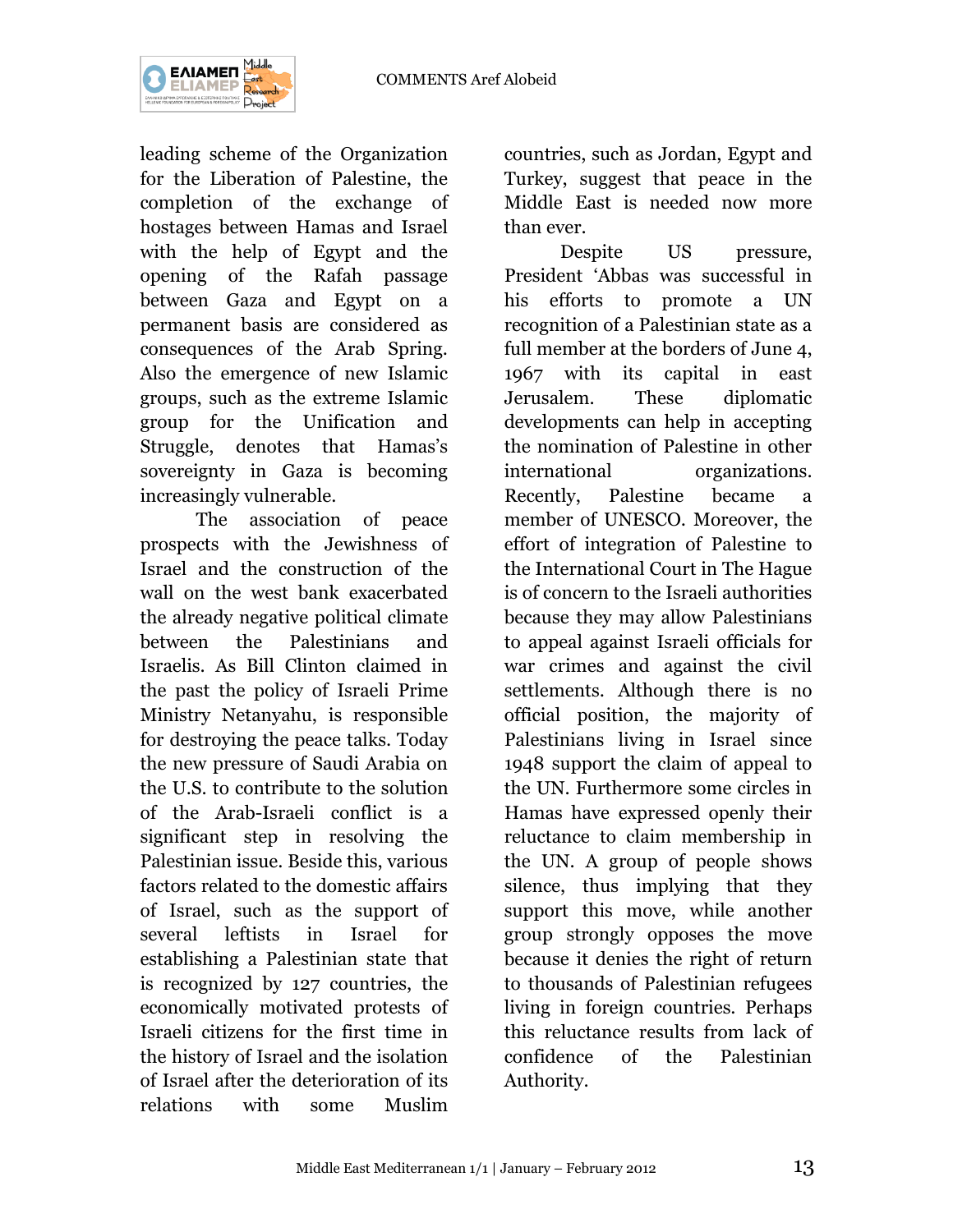

Some Israeli officials have termed the action in the UN as dangerous and threatened to terminate negotiations for peace and to increase the pace of building settlements in the Palestinian territories which is the main thorn for the continuation of negotiations between Israel and the Palestinians. Worth noting is that the Israeli concern about the political developments in the Arab world in general and Egypt in particular has led to the increase of the defense expenses of Israel for the first time in 30 years

The support of the recently emerged pro-Islam governments to the Palestinians is expected to isolate Israel further. Arab public opinion

on Palestine is central and will be taken seriously into consideration in the decision making procedure by the new Arab governments.

Finally, it should be borne in mind that there is a need for immediate improvement of the economic, cultural and educational conditions of the Palestinians. This is a precondition for a viable Palestinian state whilst a realistic political agreement between the Palestinians and Israel will bring peace to the region.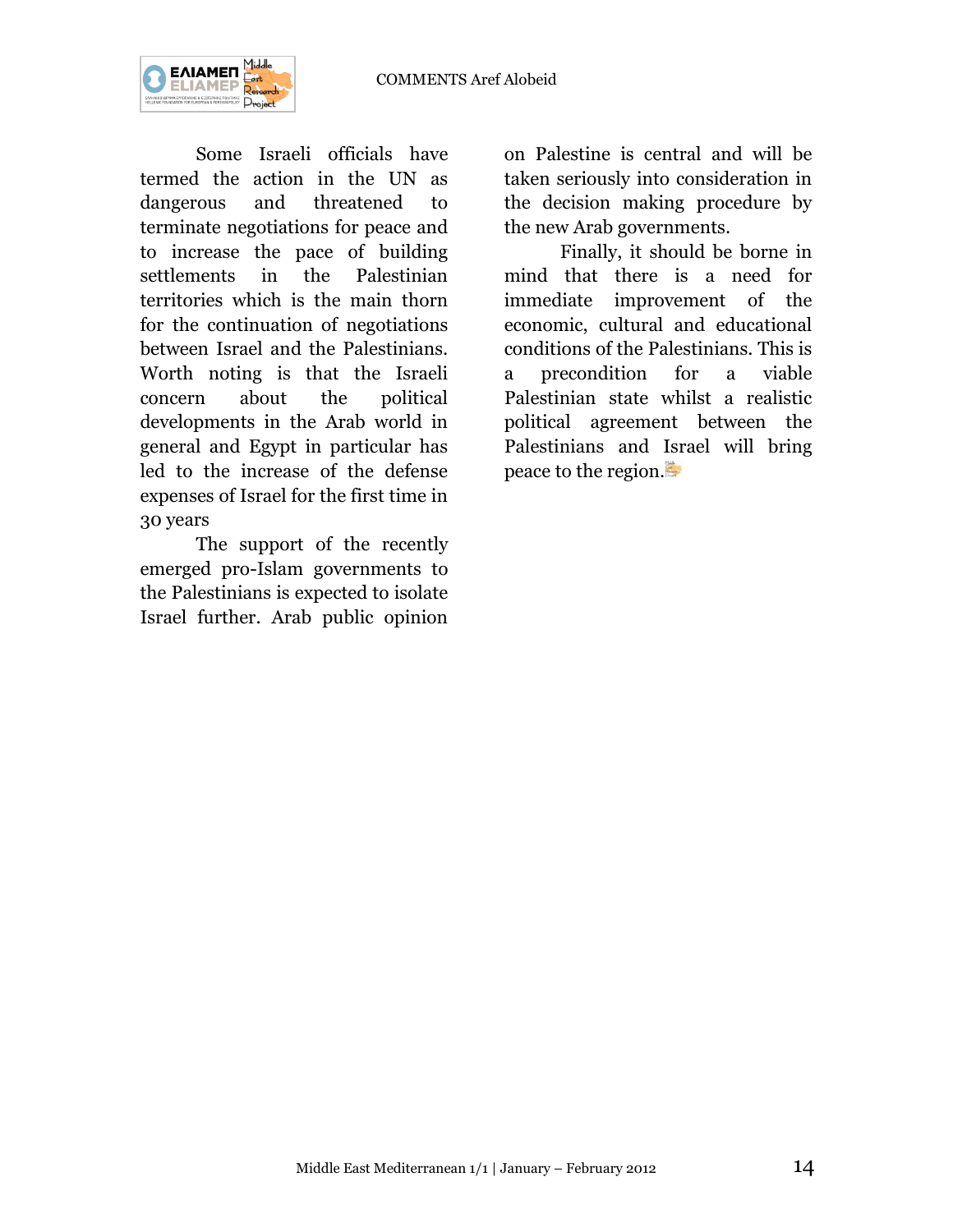COMMENTS Nicholas Voulelis



# Egypt: Between Scylla and Charybdis!

### Nicholas Voulelis, *Journalist, Athens*

*The author emphasizes the role of political Islam after the end of the Mubarak rule in Egypt vis-à-vis the role of the military and the potential of the liberal secular powers in the country. The struggle for real power in Egypt has just begun; the military and the Muslim Brotherhood will compete fiercely but will also negotiate until a mutually beneficial compromise is reached.*

The Freedom and Justice Party of the Muslim Brotherhood proved to be the strongest power in the People's Assembly, with a percentage exceeding 40 percent, while in second place was the Al-Nour Party (The Light) of the ultra-conservative Islamists, also known as Salafists, with more than 20 percent.

Thus, the Islamists have taken over two thirds of the seats in Parliament during the first free elections held in Egypt after the revolution of January 25, 2011 and the ejection of Hosni Mubarak from the presidency.

The dominancy of the Islamists seems a contradiction to the fact that the revolution mainly began with impressive protests in Tahrir Square in Cairo and other major cities, by hundreds of thousands of citizens and especially young people that were inspired by democratic, liberal or leftist beliefs and the Muslim Brotherhood only joined the protests a few days later.

This contrast is, however, superficial because the Muslim Brotherhood is the only organised party in the country - for several decades now - and is essentially a force that was incorporated in the system of power, especially in the years of Sadat and Mubarak.

The armed forces, which overturned the monarchy in 1952 and established the regime that continues to rule even today, tolerated the Islamists after they denounced armed violence and essentially conceded to them the rule of several areas of society, in addition to religion. For this reason the Muslim Brotherhood will now probably prefer a process of conciliation with the army rather than conflict.

The extreme Salafists, who are certainly more conservative and populist than the Muslim Brotherhood, with their experience in making compromises, are the more backward tendency in modern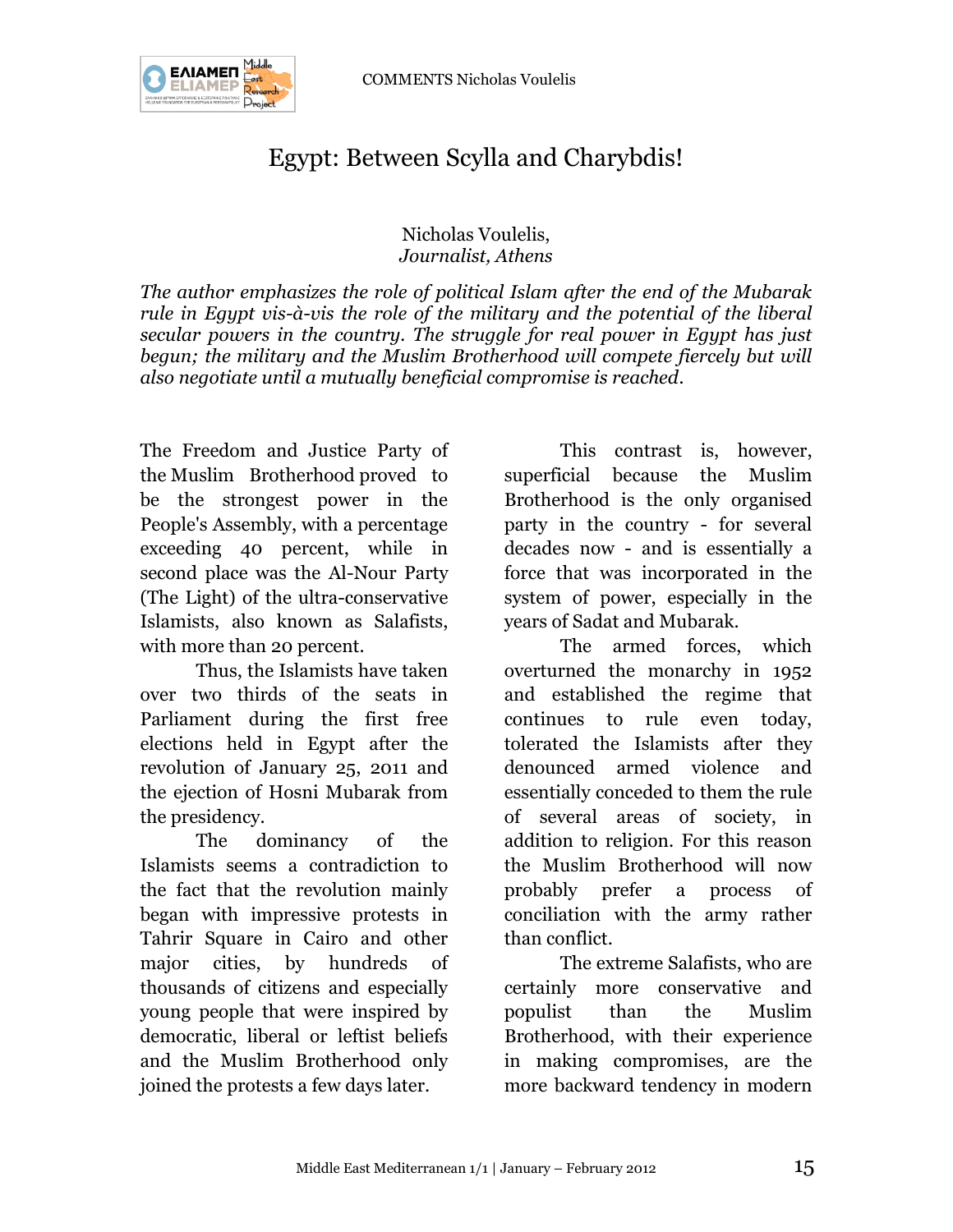

political Islam that is generously supported by Saudi Arabia and the rich emirates of the Gulf in order to avert a rise in the influence of Shiite Iran, on the one hand, and the development of democratic, liberal and leftist forces, on the other.

The reason is simple: Egypt is the most politically and culturally important country of the Arab world and is also the cornerstone of U.S. foreign policy in the surrounding region.

The electoral triumph of the Islamists undoubtedly marks the rise of political Islam as the dominant trend wherever the dictatorships are swept away by the 'Arab Spring'. But the struggle for real power in Egypt has just begun; the military and the Muslim Brotherhood will compete fiercely but will also negotiate until a mutually beneficial compromise is reached.

The armed forces will not easily concede all power and the Muslim Brotherhood will surely come into conflict with large sections of society that do not accept several of their beliefs. At the same time, any government responsibilities they

undertake will bring the Muslim Brotherhood up against their own contradictions, since they have never presented a specific economic and social programme nor cleared up their positions on major issues.

Are they prepared, for example, to accept political pluralism and a president of the country that is a Coptic Christian or a woman? Will they respect the peace treaty with Israel? Many assure that they are moderates but only the exercise of power reveals the true intentions of those that seek it.

Egyptian society undoubtedly possesses the forces that could support an alternative solution to the Islamists but these were unable to group and ally themselves in time to achieve the best election results.

The more quickly these forces manage to organise, to acquire a broad popular base and express the true needs of all the citizens, the more quickly will the conditions arise for the permanent removal of the military from power and for proving whether the Islamists are able to offer contemporary solutions to Egypt's problems.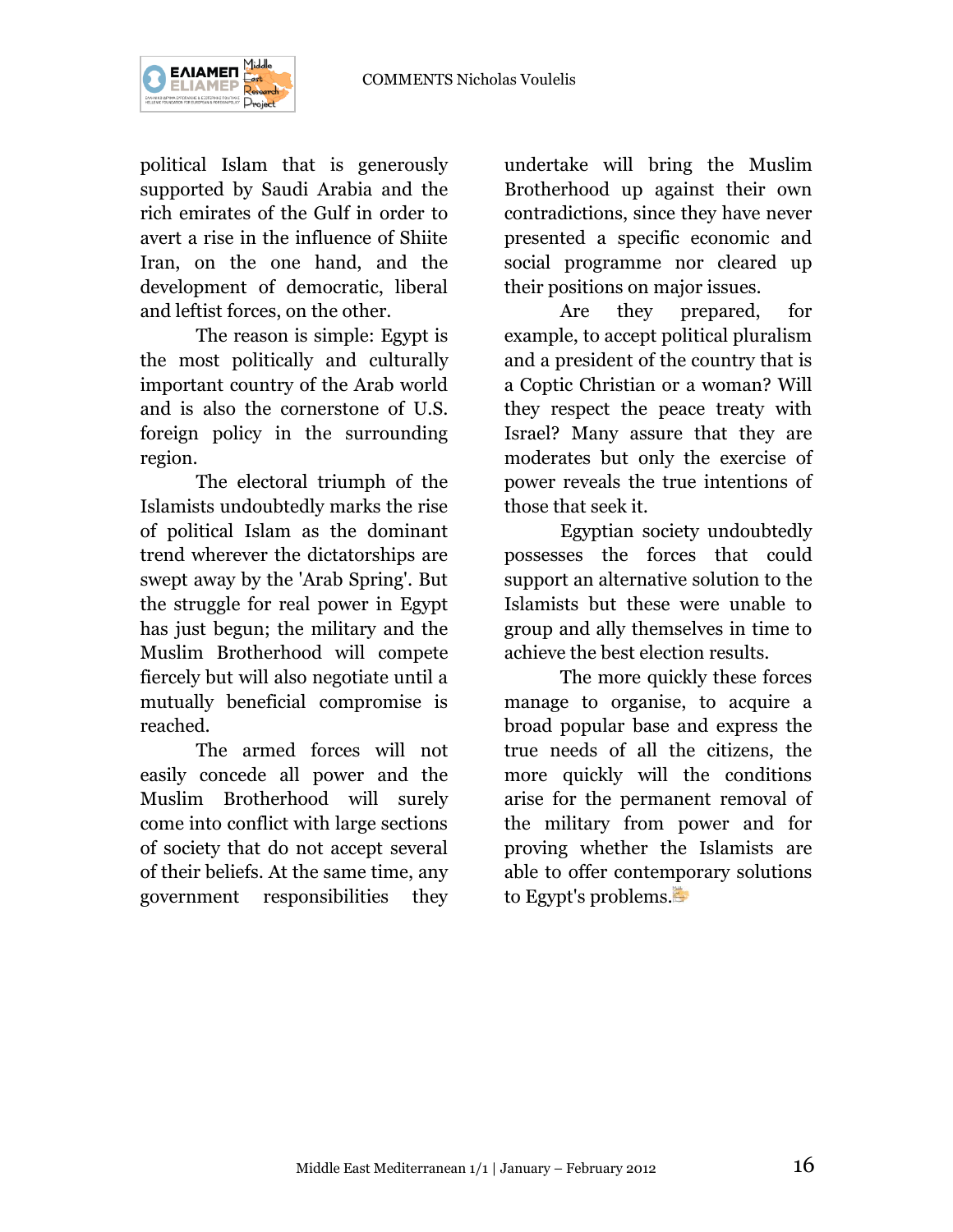

# Living in Interesting Times:

Towards a New Context in Turkish–Military Relations

Pantelis Touloumakos, *University of Athens*

*The author interprets the main events covering the political rivalry between the ruling Islamist AKP party and the Kemalist military establishment of Turkey. It is suggested that the crisis will remain the main feature in the domestic political scene in Turkey and the situation is expected to deteriorate further.*

The role of the General Staff has always been an important one in Turkish politics. During the 20th century, three military coups took place in Turkey, in 1960, 1971 and 1980. Acting as a guardian of Kemalist principles, the Turkish army took over the political power, in order to prevent activities possibly threatening the secular character or the structures of the Turkish state. In all three cases, the political power was finally handled to the politicians; in spite of this, the army maintained for itself the role of the preserver of the political order. Besides, in 1997, as a result of the great pressure put by the army, the coalition government, led by Necmettin Erbakan, resigned; in Turkey, this was seen as "the first post – modern *coup d' etat*".

The recent information leaked to the Turkish press, referring to an alleged, secret organization called *Ergenekon*, as well as information about the existence of alleged secret military plans to overthrow the AKP government – mainly the *Βalyoz* (Sledgehammer) plan, but also the *Sarıkız* (blonde girl), *Ayışığı* (moonlight) and *Yakamoz* (Sea Sparkle) plans – led to a vast judicial investigation. As a result of this, several hundred people were interrogated and some of them were even arrested; this expanded also in the military domain. With the arrest of the War Academics Commander, General Bilgin Balanlı, in May 2011, 29 of the approximately 300 Turkish Armed Forces' active – duty generals were under arrest on charges of plotting to topple the government. Moreover, a few days ago, Turkish General Staff ex – Chief, retired General, İlker Başbuğ, has also been arrested, facing similar charges.

What is happening in Turkey nowadays should have been seen as extremely difficult – if not impossible – 20 years ago; the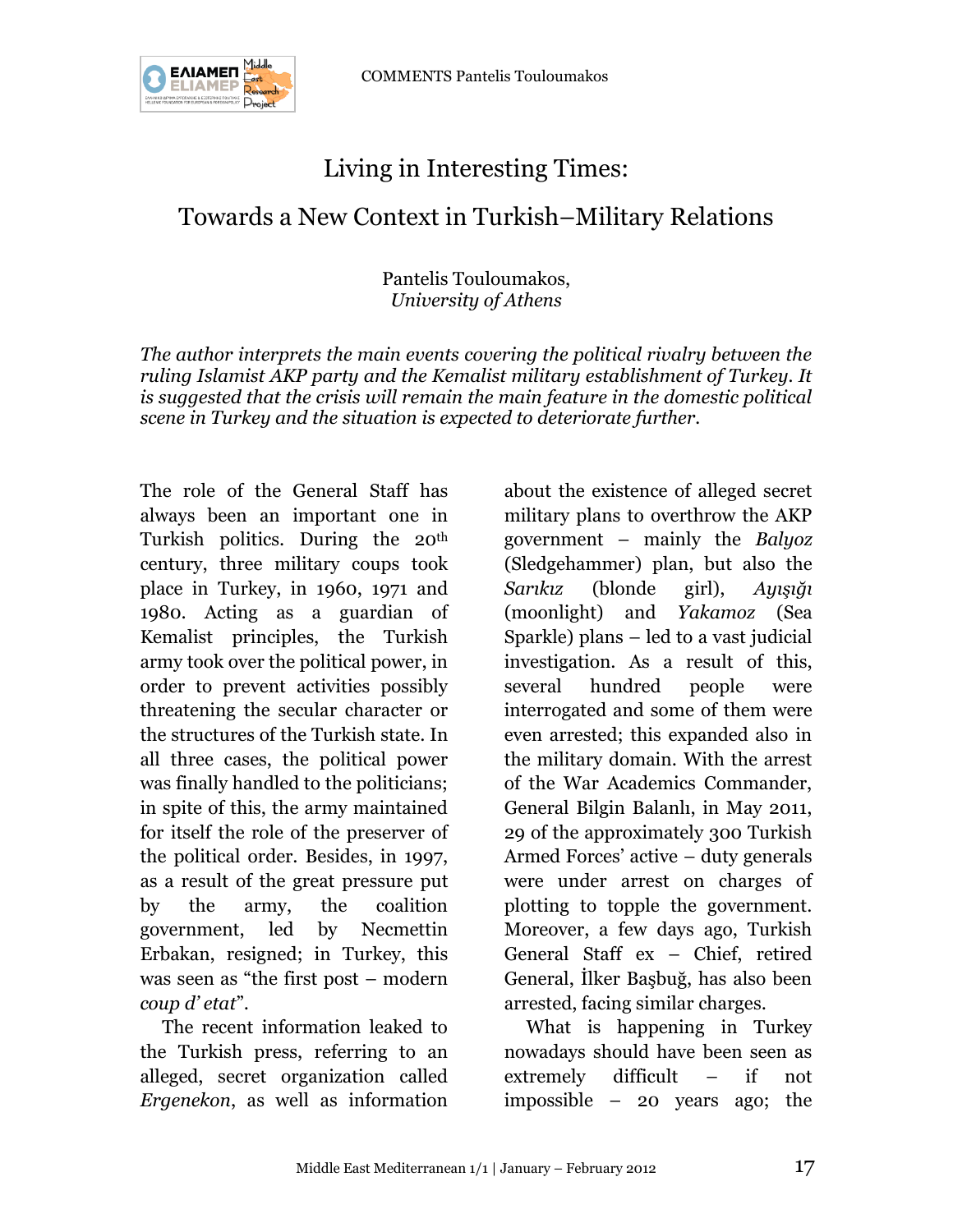

interference of the army in Turkish politics was thought to be part and parcel of the everyday political life. It is not difficult to track down the reasons for this essential change; the unstable coalition governments of the nineties', as well as the serious crises from which Turkish economy suffered during the same period, were succeeded by a strong majority government, with a clear political and economic programme. After almost ten years in power, the ruling AKP managed to build a strong, developing economy and to implement important constitutional and political reforms. This probably set the ground for the confrontation with the "Pashas", that is, the Generals. Let us remember that the relations between the AKP and the Turkish General Staff have never been quite warm; the AKP was many times also accused for having an islamist "secret agenda".

A judicial investigation over the illegal activities of the so – called "deep state" (*derin devlet*) was thought – by many Turkish and foreign observers of the Turkish politics – to be a necessary step, in order to build a solid democracy in

Turkey. However, serious doubts about the real incentives of the investigations have been raised. The handling of investigations and specific activities of Turkish authorities enhanced the view that the real target is the military, and some of the opponents of the ruling party; concerns about the way the investigation is carried out and the judicial procedures are also to be found in the very recent EU Progress Report about Turkey, even if expressed in a much more modest way.

Regardless of its intentions, time works for the AKP; while the investigations are still going on – revealing more elements about these cases – the public image of the military is steadily declining. The reduction of the military's influence over the politics must be considered very important, in any case; it remains to be seen if this will be the only result of this crucial period. In case that the investigations serve other purposes also – except for shedding light in the activities of the "deep state" – this will probably cause new crises in Turkish politics.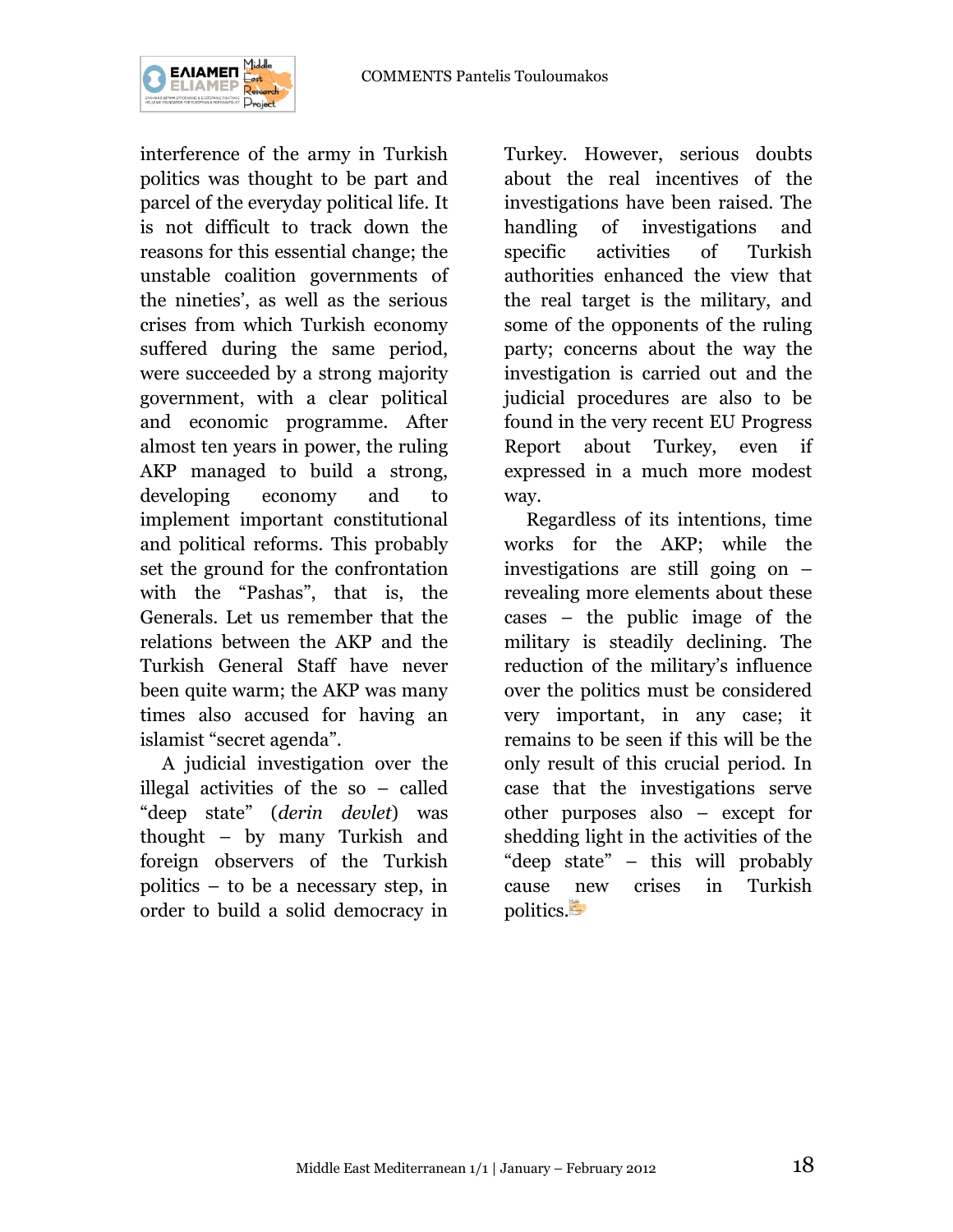

## **Focus on** *Iran*

Iran is a country posing a major political challenge for the Western interests in the Middle East. Due to its geopolitical significance Tehran exerts considerable influence in major developments around the Middle East. The Iranian nuclear programme, the Syrian and Bahrain crises, security in the Eastern Mediterranean as well as the Eurozone crisis and the energy reserves of the European South are some of the issues that make Iran a headline.

In this context, *H.E. Mehdi Honardoust, the Ambassador of I.R. Iran in Greece* an experience diplomat who served in various post in the past, including China and India, has gladly accepted to unfold Iran"s geopolitical views in an interview to Evangelos Venetis (Athens, December 20, 2011).

*Q: In the last few weeks there has been an ongoing initiative by some western countries to strengthen sanctions against Iran's energy sector and banking system. Would these measures affect Iran's resolve to develop its nuclear program? What will Iran's response be?*

**A:** The Islamic Republic of Iran as a member of I.A.E.A is legally entitled to proceed to peacefully nuclear activities under the I.A.E.A regulations and nobody can stop the Iranian initiative. Iran has repeatedly announced its position on this issue, stressing out that the file of the Iranian nuclear programme is absolutely a technical, not political, issue, related entirely to the I.A.E.A. However some western countries have used it as a political lever in order to exert pressure on Iran and to deprive Iranian people from our legitimate and inevitable birth right. The Iranian response to this double standard and bully approach by some western countries is resistance for justice and equity in the world as usual.

*Q: What do you think of the disagreement between Lebanon and Israel over the energy deposits in the Eastern Mediterranean and how this could affect relations between Cyprus and Lebanon? In this case what could the role of Greece and Iran be?*

**A:** The Zionist regime (Israel) has always displayed contempt about international human rights, aiming only to fulfill its expansionist goals. In the case of the Lebanese energy resources Tel Aviv pursues the same expansionist policy. In this process we advise our Lebanese and Cypriot friends to resolve their difference by diplomatic means only and avoid any tension for the sake of stability I the region.

*Q: What is the future of British-Iranian relations in the aftermath of the interruption of bilateral diplomatic relations?*

**A:** Given that in the last century the British foreign policy toward Iran has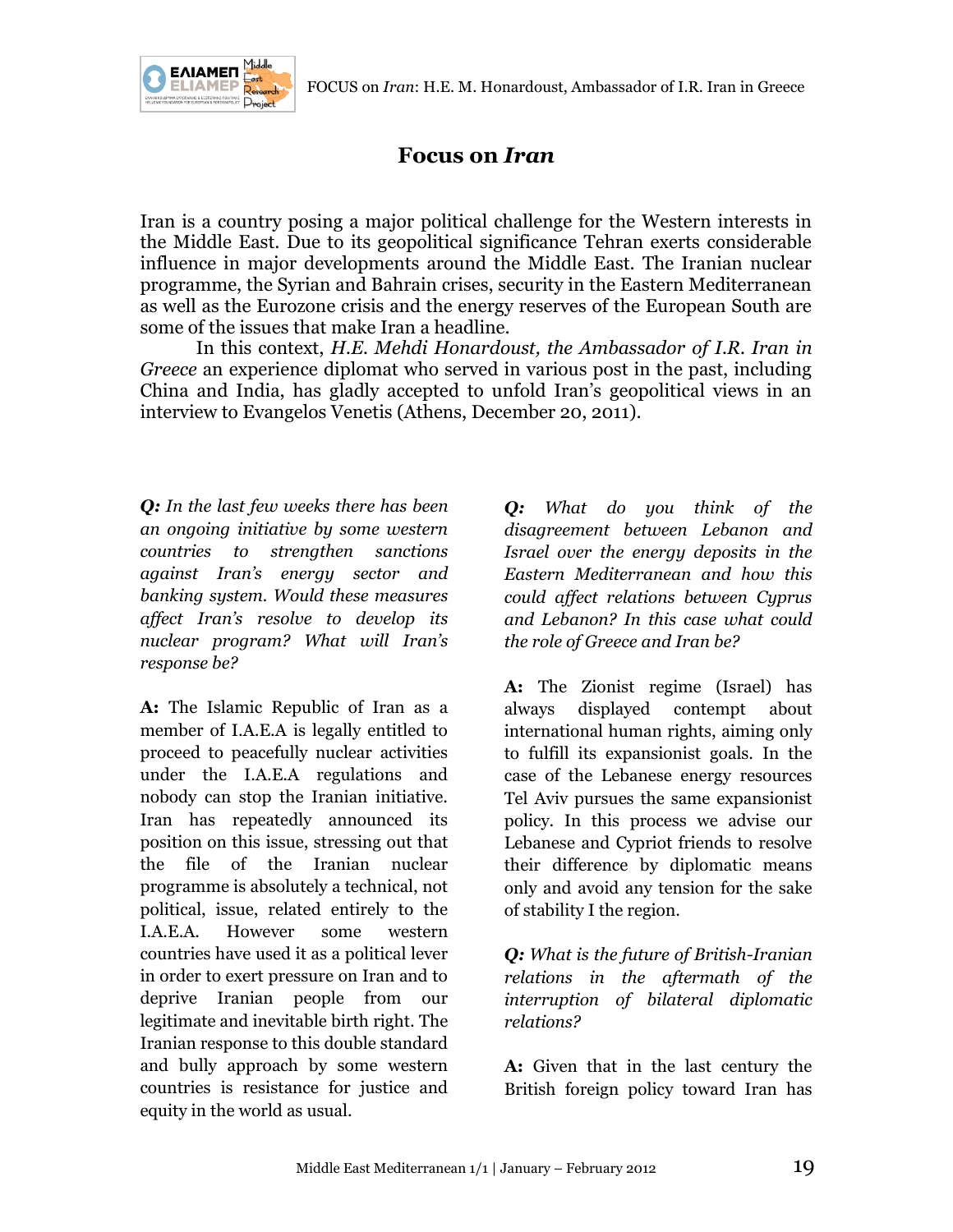



been negative and hostile, there has been growing resentment amongst Iranians about British policy. Iran is ready to consider the resumption of direct bilateral diplomatic relations provided that these are based on mutual respect.

*Q: Day by day the Syrian crisis is getting worse. How should this crisis be handled?*

**A:** Every crisis is distinctively different and one should not employ the same means to resolve every crisis. In Syria the intervention of foreign countries has made things more complicated. We should distinguish between unarmed peaceful protesters and armed gangs. No state can tolerate the activity of revolutionary groups which are armed by foreign powers.

*Q: What is Iran's attitude to Turkey after Ankara's decision to install a NATO radar missile system?*

A: Iran and Turkey enjoy positive relations and they have common goals and interests in the region based on mutual respect. Iran expects from all its neighbors, including Turkey, to pay attention to our concerns whenever a hostile action takes place in the region. The installation of the NATO radar system in SE Turkey is one of those actions and we expect from Ankara to take into consideration our concerns.

*Q: If there is an external military intervention in Syria, how would Tehran react?*

**A:** Foreign military intervention in Syria is very unlikely for now. We do not agree with such a prospect and we view this kind of intervention as the cause for all trouble in the region. Syria has a special geostrategic position and if there is an intervention in Syria, then there will be destabilization of the country with unpredictable consequences for the region.

### *Q: What is the future of the Bahraini crisis?*

A: We expect that the people's right must be protected and that governments should not oppress their peoples. In the case of Bahrain, extra regional countries empowered regional ones to intervene in Bahrain and suppress demonstrations there. This kind of policy is expected to backfire. The only solution to the crisis is to hold negotiations between the government and the protesters, resulting in the equal treatment for every citizen and protection of human rights in Bahrain.

### *Q: Could you comment on the US withdrawal from Iraq?*

**A:** We are pleased that they have withdrawn from Iraq because they have brought destruction to the country. Since 2003 there have been about one million victims in Iraq. The US did not bring stability to Iraq but has become the main cause for insecurity and division in the country, paving the way for the development of terrorism in the country. If the US totally withdraws from Iraq, then we will be glad to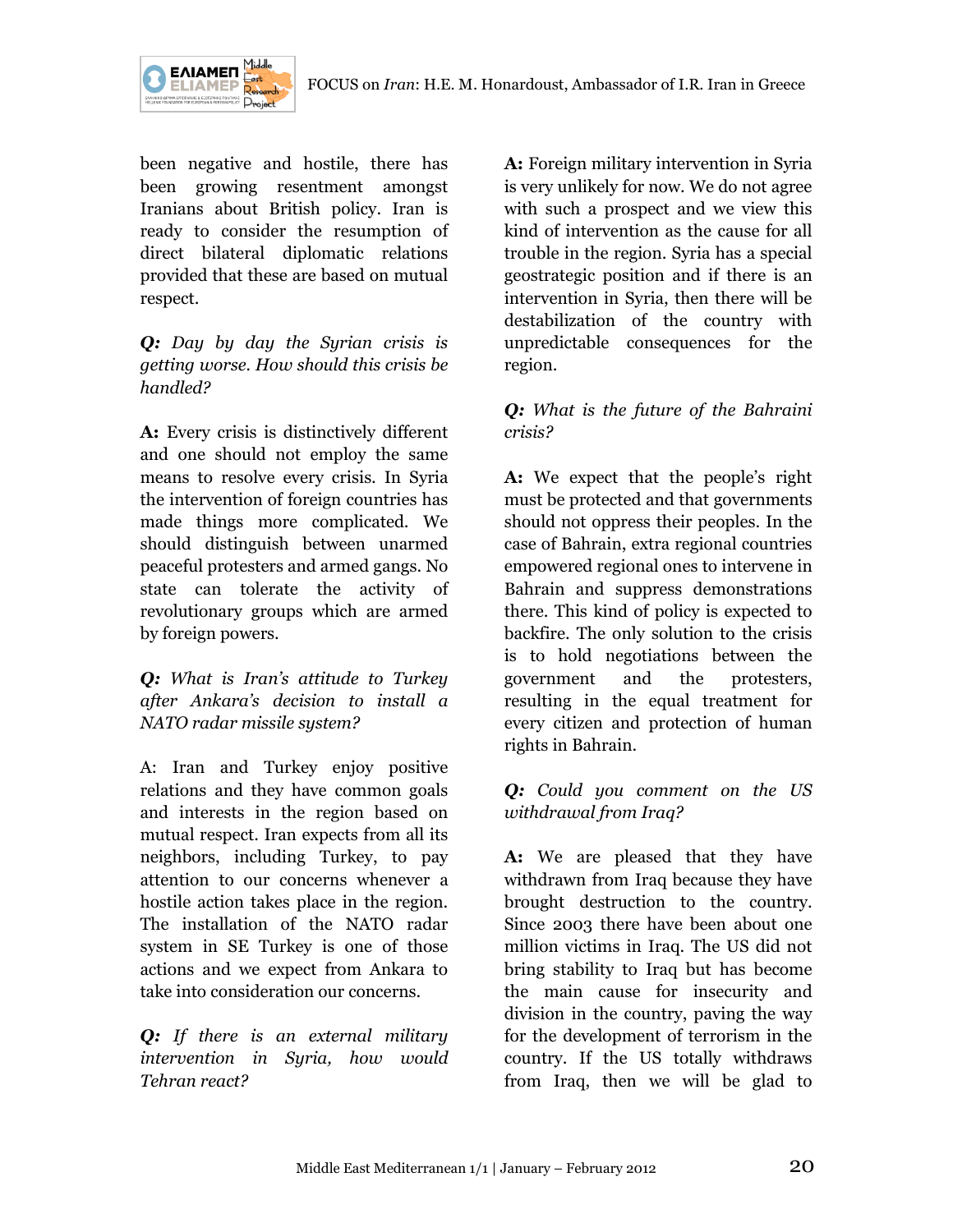

contribute to the stability and prosperity of the country.

*Q: On December 1, Greece blocked Britain's bid to introduce an EU ban on Iranian oil imports to choke funds to Tehran. Could you comment on this?*

**A:** Relations between Iran and Greece are the deepest and oldest than any other in Europe. Unfortunately some of the European countries, which have adopted the US policy, have decided to raise their differences with Iran within the E.U. major economically Western countries avoid blaming themselves for the problems they cause. For instance with regard to the current economic crisis in Europe, they imply that Greece is a main reason for the crises in Europe and as well as in Eurozone and it means that no big western economies accept the responsibility of this economic recession. We believe that Greece's decision to continue buying Iranian oil is based on mutual interest and our recommendation to some European countries is not to link their national interest to the American's foreign policy in the region.

*Q: What is your view about the news published by western media on Iran selling crude oil to Greece on credit?*

**A:** Greece is one of our traditional oil customers and Iran, as a friend of Athens, never approached bilateral relations based on the economic interest but also on the overall good relations

between the two countries. In this context we have not stopped supporting and promoting our bilateral relations in spite of the current economic crisis in Greece.

### *Q: How does Tehran view the Greek-Israeli rapprochement?*

**A:** It is absolutely clear that every country plans and exercises its foreign policy based on its national interest. Our policy is no to interfere in the decisions process of another country, but we believe the cost and losses is more than its profits in promoting relations with the notorious and occupying Zionist regime.

*Q: What is you opinion about the current status of Greek-Iranian relations? Can they gain momentum in the foreseeable future and how?*

**A:** Greek-Iranian relations have always been positive in modern times and they are based on the long historical past of the two civilizations. Greece is a country of particular importance for Iran because of its geostrategic position and its membership in important international bodies, including the EU. Thus we hope that with the collaboration of the two countries we will be able to promote bilateral relations further in the foreseeable future.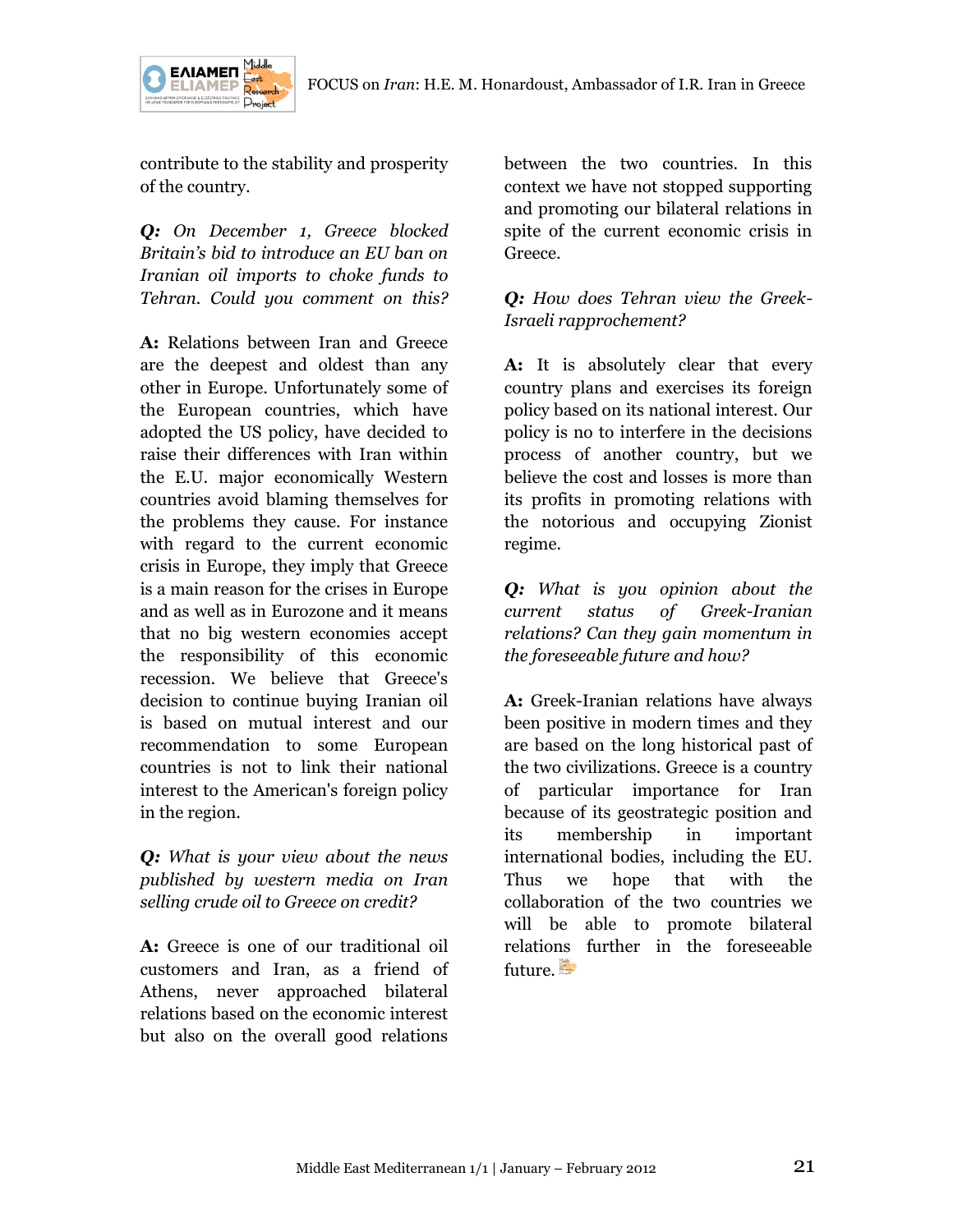MONITORING THE MIDDLE EAST



# **Monitoring the Middle East**

*A selection of news and comments on major developments in the region aims to inform the reader .about the evolution of recent events and enable him to comprehend the sequence of actions and intentions of the protagonists in the Middle East. The citation of the news by country aims to cover the region and reveal the interaction of events in each country in a region which is characterized by cultural unity rather than diversity. Additionally this section includes news in regions neighboring the Middle East, such as the Eastern Mediterranean, North and East Africa, the Caucasus and Central Asia. Last the comments following the news aim to supplement the news in a non-biased manner.*

#### **Bahrain**

#### **Legislation to criminalize torture in Bahrain** (15 January, 2012)

The cabinet in Bahrain has approved two laws of the Penal Code to implement its zero-tolerance policy towards torture. The first amendment aims to protect persons who claim to be tortured and the second ensures these complaints are quickly investigated and prosecuted by the attorneygeneral, and not the police.

*Comment: This is a first step toward the liberalization of the political and social system of the country. More actions must be taken to meet the demands of the protesters in the Shiite uprising.*

#### **Cyprus**

#### **Rauf Denktash dies** (13 January 2012)

Rauf Denktash, the former leader of the Turkish Cypriot minority whose determined pursuit of a separate state for his people and strong opposition to the divided island's reunification defined a political career spanning six decades, has died at the age of 87.

*Comment: Finding a solution to the Cyprus problem is a time-consuming process.*

#### **Official visit of the Greek Cypriot Defense Minister to Israel** (7 January 2012)

Defense Minister of Cyprus Demetres Eliades visited officially Israel at the invitation of Deputy Prime Minister and Minister of Defense of Israel Ehud Barak for negotiations on issues of mutual concern related to defense and intelligence issues.

*Comment: The Greek Cypriot-Israeli rapprochement gains momentum.*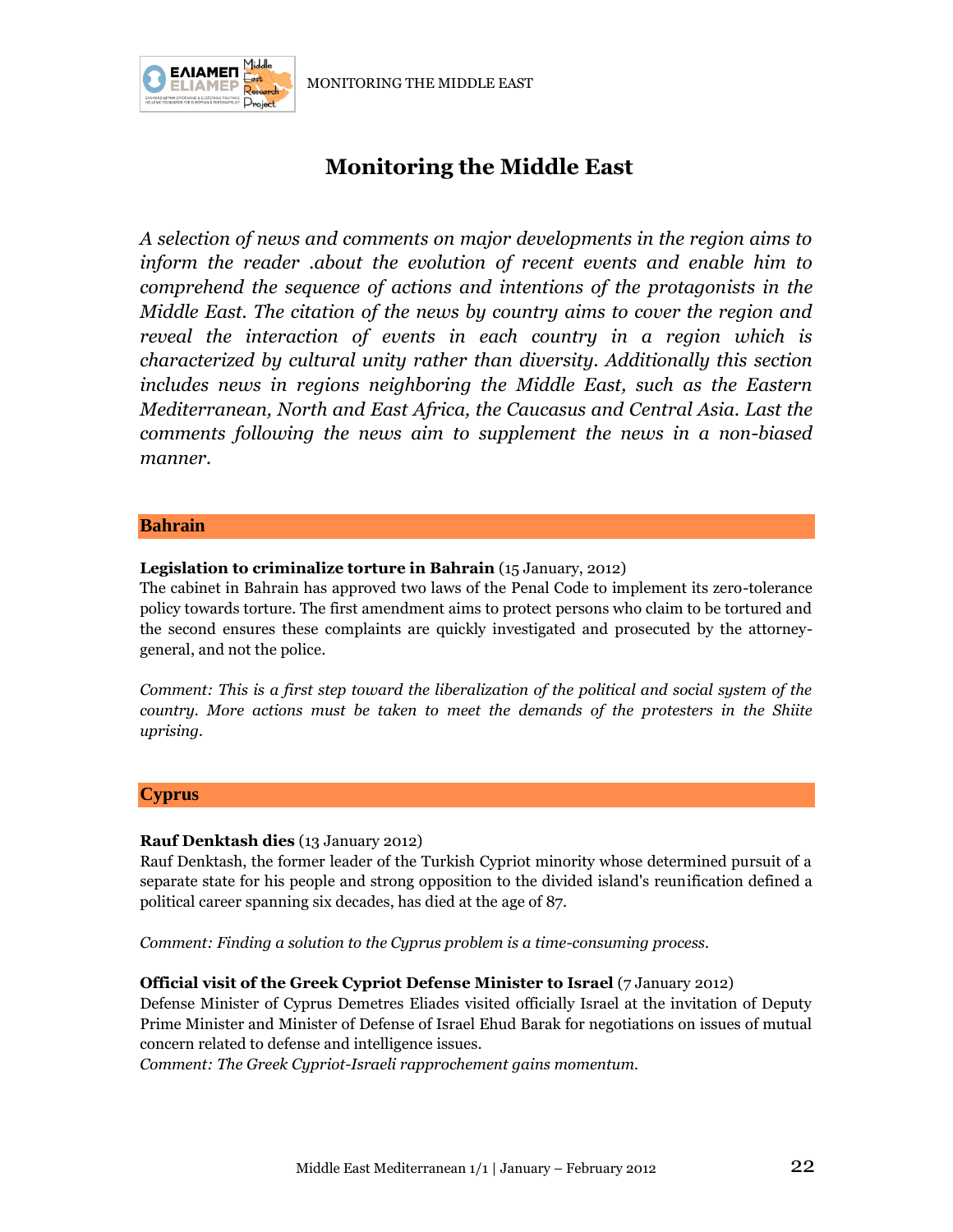

#### **Egypt**

#### **Islamists win final parliamentary vote** (7 January, 2012)

The two main Islamic parties in Egypt have announced wining over 60 percent of the vote in the final stage of the parliamentary elections. The *Freedom and Justice Party* of the *Muslim Brotherhood* stated on Saturday that it had garnered 35.2 percent of the party list vote. The *al-Nur* party also claimed it received 27 percent.

*Comment: In the short term collaboration between the Egyptian military and the Islamists is a desideratum.*

#### **Prosecution seeks death penalty for Mubarak** (5 January, 2012)

Prosecutors have called on the court hearing the case of former Egyptian dictator Hosni Mubarak to hang him for the murder of protesters during the revolution that deposed him nearly a year ago.

#### **Greece**

#### **UAE-Greece joint committee meeting begins** (12 January, 2012)

UAE Foreign Minister H.H. Sheikh Abdullah bin Zayed Al Nahyan and his Greek counterpart Stavros Dimas today opened the first meeting of the UAE-Greece Joint Committee. The UAE foreign minister and his delegation came to Athens to attend a Greek-Arab business forum with the participation of business people and political figures from both states.

*Comment: This time another opportunity for Arab investments must not be missed.*

#### **Iran**

#### **EU imposes Iranian oil imports ban** (23 January, 2012)

European foreign ministers set to approve oil embargo which is to take effect on July 1. Iran has underscored the significance of such a move whilst Israel has hailed the decision.

#### **Iran stores more oil at sea under increasing trade pressure** (11 January, 2012)

The volume of Iranian crude oil stored at sea has risen to as much as 8 million barrels and is likely to increase further as the Islamic Republic struggles with sanctions and a seasonal refinery slowdown, shipping sources say. Iran, OPEC's second-largest oil producer after Saudi Arabia with output of about 3.5 million barrels per day, faces tougher trade hurdles over its nuclear programme.

*Comment: Increasing economic sanctions against Iran could lead to non-economic escalation in the region.*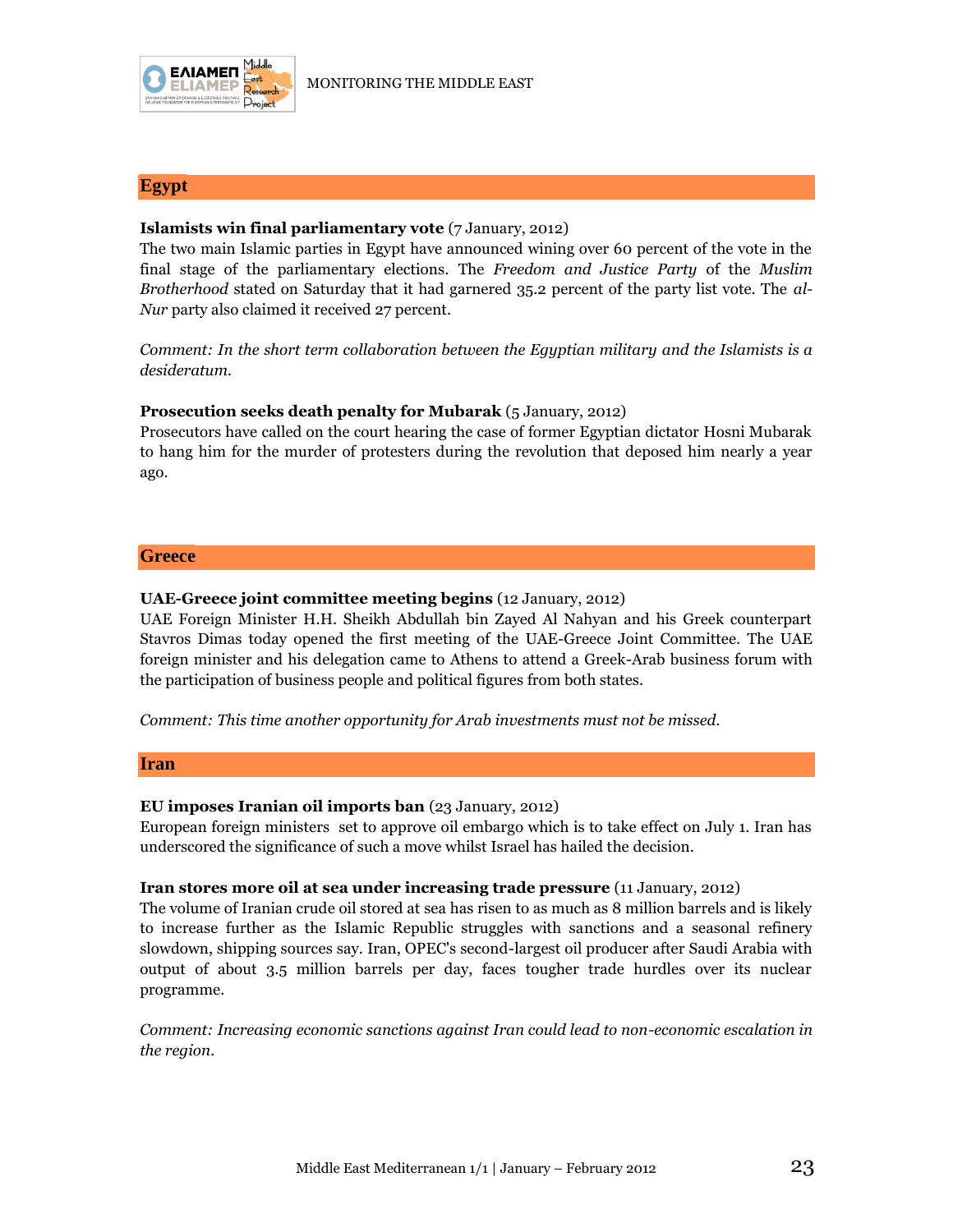

#### **Iraq**

#### **Baghdad issues arrest warrant for Hashemi** (19 December, 2012)

Ιraq's judiciary has issued an arrest warrant for Vice President Tareq al-Hashemi over his involvement in the assassination of Iraqi officials. The warrant was issued under anti-terror laws.

#### **US military mission in Iraq over** (18 December, 2012)

The US says it has completed its mission in Iraq as American military vehicles and trucks crossed Iraq"s southern border into Kuwait. The US troops left Iraq at daybreak on Sunday and will reportedly stay at one of the US military bases in Kuwait before departing the Persian Gulf state for the United States.

*Comment: The political balance in Iraq is fragile and will remain unstable after the US military withdrawal from the country*.

#### **Kuwait**

#### **Kuwaiti banking sector performs well** (15 January, 2012)

The performance of both Kuwaiti banking sector was positive in 2011. According to a report by Global Investment House, the Kuwaiti banking sector exceeded the benchmark index in 2011.

#### **Morocco**

#### **Moroccans protests for more reforms** (7 January, 2012)

People in Morocco have once again taken to streets in several cities across the North African country, protesting the government's policies and calling for more reforms, urging the administration to create more jobs and take decisive action against corruption. They also complain about high food prices and state ownership of major institutions.

#### **Oman**

#### **Oman to increase spending in 2011-2015** (9 January 2012)

Oman plans to boost budget spending by 26% in its five-year plan, which ends in 2015, to create jobs and improve living standards in the Gulf Arab oil exporter, its finance minister said yesterday. The sultanate has planned to spend 43bn rials (\$ 112bn) over five years. However, Finance Minister Darwish al-Balushi told Reuters that the government has now decided to increase the planned amount to 54bn rials to cover "additional obligations."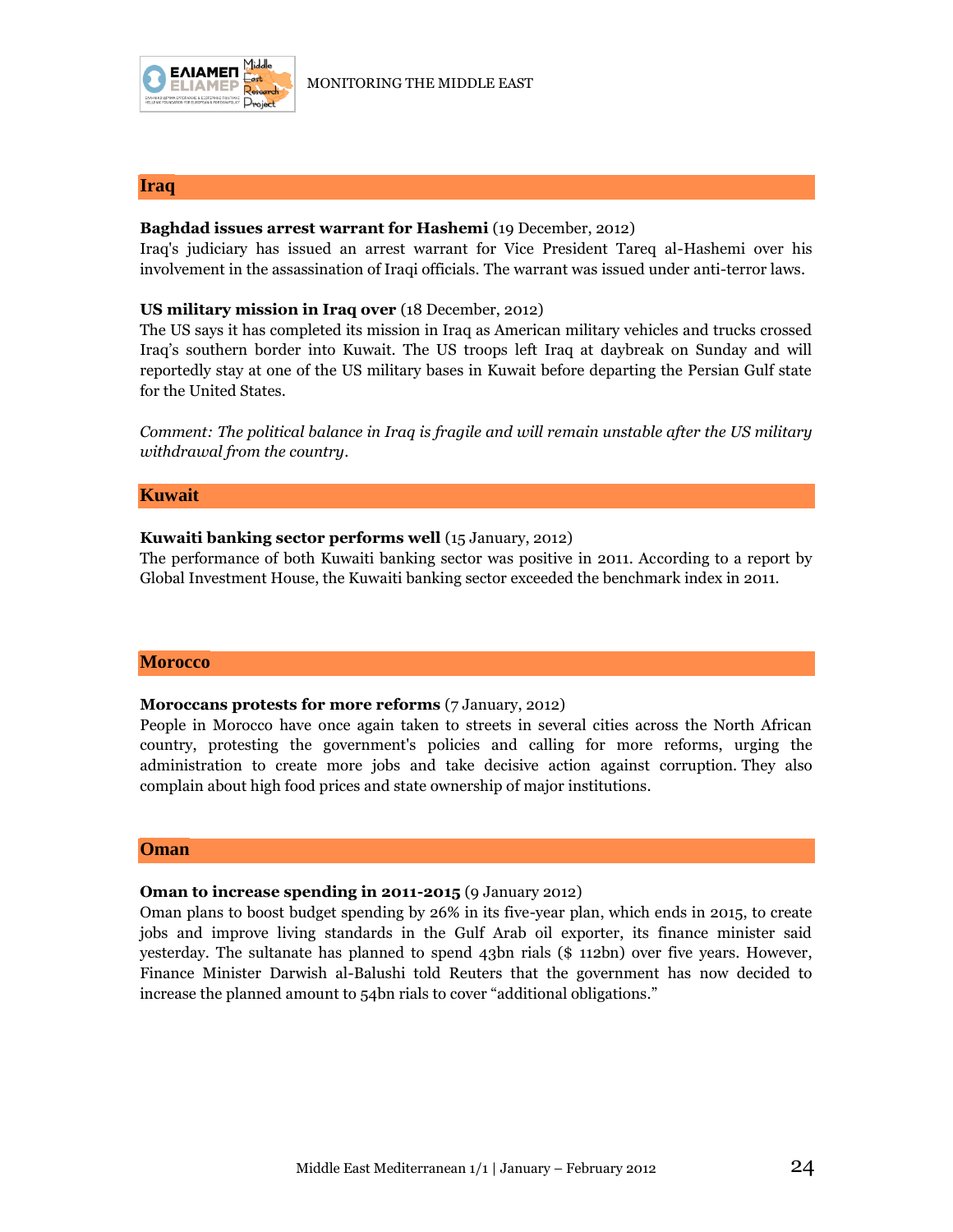

#### **Palestine - Israel**

#### **Hamas leader in Egypt** (6 January 2012)

Prominent Hamas leader Khaled Meshaal is in Egypt to hold talks with Egyptian and Arab League (AL) officials on Palestinian reconciliation efforts.

*Comment: It is interesting to see how Meshaal will balance between Syria and Egypt from now on. One way or another he attempts to increase his sources of support.*

#### **Qatar**

#### **Qatar plans expansion of petrochemical industry** (9 January 2012)

In a boost for Qatar's petrochemical industry, the country will become a key global producer of low-density polyethylene with the inauguration of LDPE-3 at Mesaieed in the first half of this year. LDPE-3, which is being set up by Qatar Petrochemical Company (Qapco), will have a lowdensity polyethylene capacity of 300,000 tones-per-year (tpy).

*Comment: An interesting development, especially when the Iranian petrochemical industry is under increasing western sanctions.*

#### **Saudi Arabia**

#### **The Saudi oil output and Iran sanctions** (16 January, 2012)

Minister of Petroleum and Mineral Resources Ali Al-Naimi said Sunday that his country"s plans to increase oil output is not linked to sanctions that could affect Iran's oil exports. Al-Naimi was quoted by Al-Eqtisadiah daily as saying the Kingdom was ready to use its spare production capacity to fill any market need. But he said earlier pledges to boost output as needed were not linked to global worries over US and potential European Union sanctions affecting Iranian oil exports.

*Comment: Saudi Arabia is expected to play a major role in replacing Iranian oil output in the forthcoming months.*

#### **Syria**

#### **Syria vacates consulate in SE Turkey** (2 January, 2012)

Syrian government has evacuated its consulate general in the southeastern Turkish city of Gaziantep near the Syria-Turkey border. Turkish Foreign Ministry did not issue any comment about evacuation of the Syrian consulate on Monday, but said that Turkey's diplomatic missions in Syria were fully operational.

*Comment: Is this a prelude to a further deterioration of Turkish-Syrian diplomatic ties?*